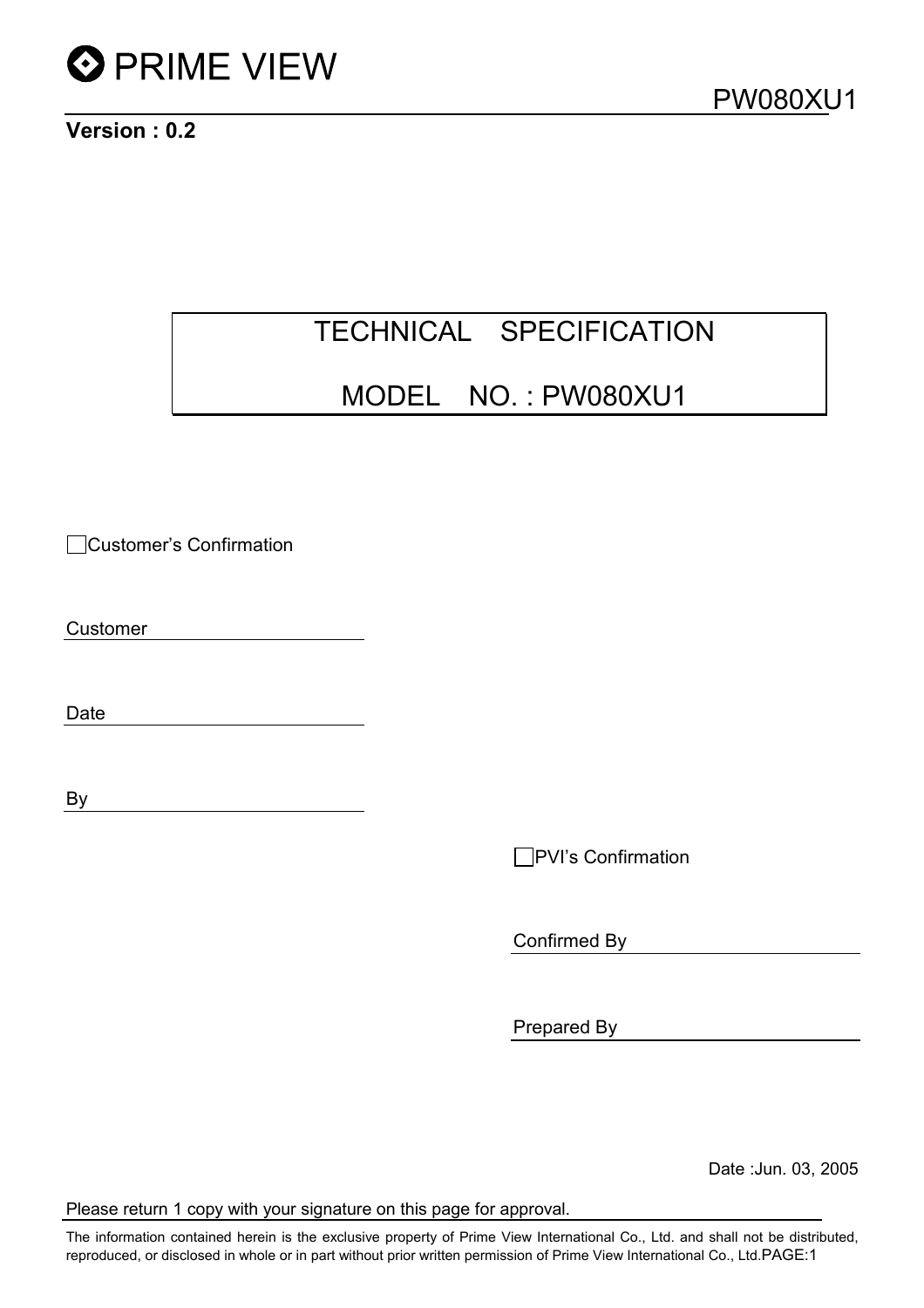

### *TECHNICAL SPECIFICATION*

### *CONTENTS*

| NO.            | <b>ITEM</b>                                   | <b>PAGE</b>    |
|----------------|-----------------------------------------------|----------------|
|                | Cover                                         | 1              |
|                | Contents                                      | $\overline{2}$ |
| 1              | Application                                   | 3              |
| $\overline{2}$ | Features                                      | 3              |
| 3              | <b>Mechanical Specifications</b>              | 3              |
| 4              | Mechanical Drawing of TFT-LCD module          | 4              |
| 5              | Input / Output Terminals                      | 5              |
| 6              | Pixel Arrangement and input connector pin NO. | 6              |
| 7              | Absolute Maximum Ratings                      | $\overline{7}$ |
| 8              | <b>Electrical Characteristics</b>             | $\overline{7}$ |
| 9              | <b>Power Sequence</b>                         | 17             |
| 10             | <b>Optical Characteristics</b>                | 17             |
| 11             | <b>Handling Cautions</b>                      | 21             |
| 12             | <b>Reliability Test</b>                       | 22             |
| 13             | <b>Block Diagram</b>                          | 23             |
| 14             | Packing                                       | 24             |
|                | <b>Revision History</b>                       | 25             |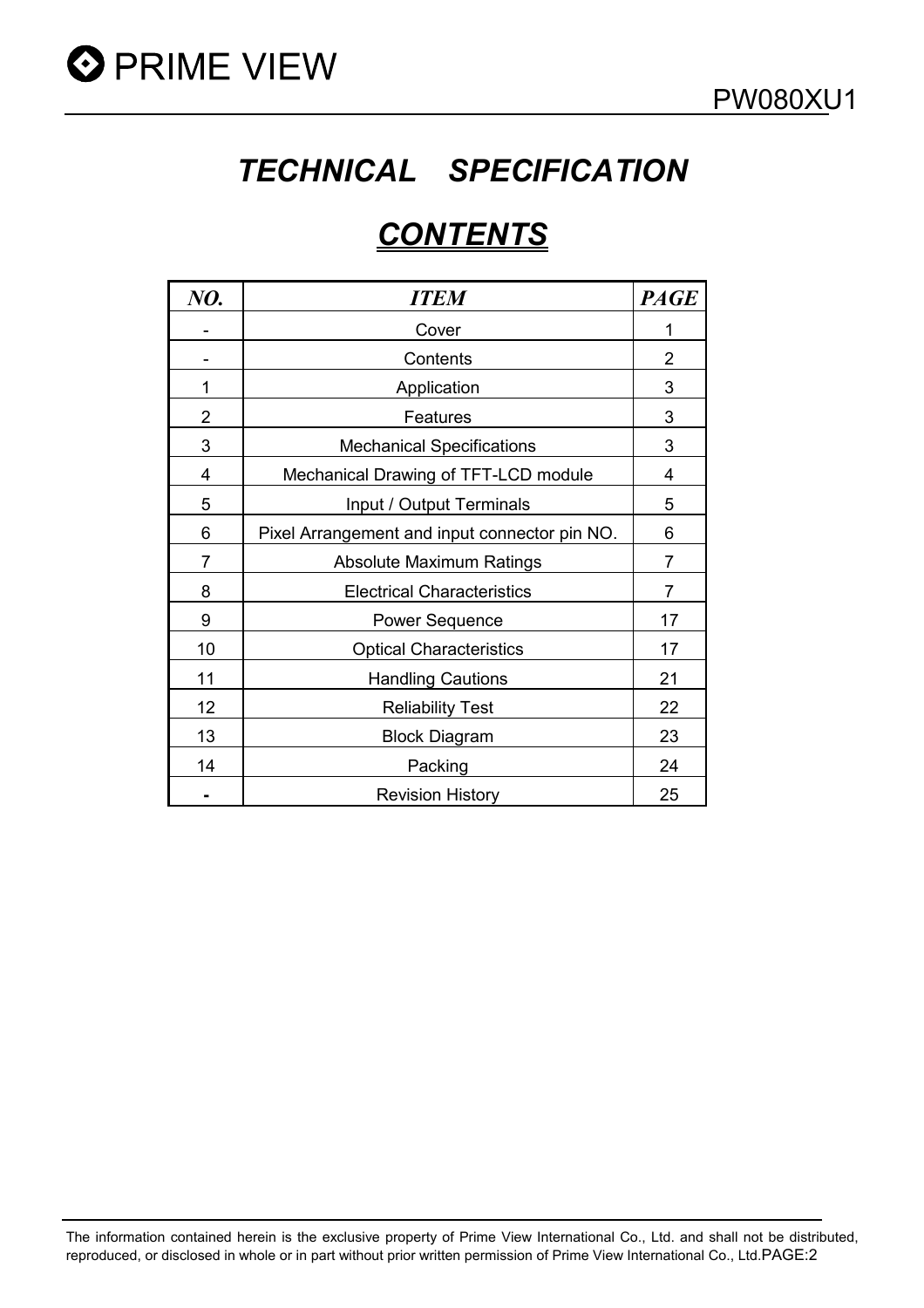#### 1. Application

This technical specification applies to 8" color TFT-LCD module, PW080XU1. The applications of the panel are car TV, portable DVD, GPS, multimedia applications and others AV system.

#### 2. Features

.Amorphous silicon TFT-LCD panel with Back-Light unit.

- . Pixel in stripe configuration
- . Compatible with NTSC and PAL system
- . Slim and compact
- . Up / Down and Left / Right Image Reversion

. Support Multi Video Display Mode (With PVI timing controller : PVI-1004D)

#### 3. Mechanical Specifications

| <b>Parameter</b>           | <b>Specifications</b>              | Unit |
|----------------------------|------------------------------------|------|
| <b>Screen Size</b>         | 8 (16:8 diagonal)                  | Inch |
| <b>Display Format</b>      | 1440 (H) x220(V)                   | Dot  |
| <b>Active Area</b>         | 180.72 (H)×94.27 (V)               | Mm   |
| Dot Pitch                  | $0.126$ (H) $\times$ 0.429 (V)     | mm   |
| <b>Pixel Configuration</b> | <b>Stripe</b>                      |      |
| <b>Outline Dimension</b>   | 193.0 (W)×108.3 (H)×6.7 (D) (typ.) | mm   |
| <b>Surface Treatment</b>   | Anti-Glare                         |      |
| Weight                     | $200+10$                           | g    |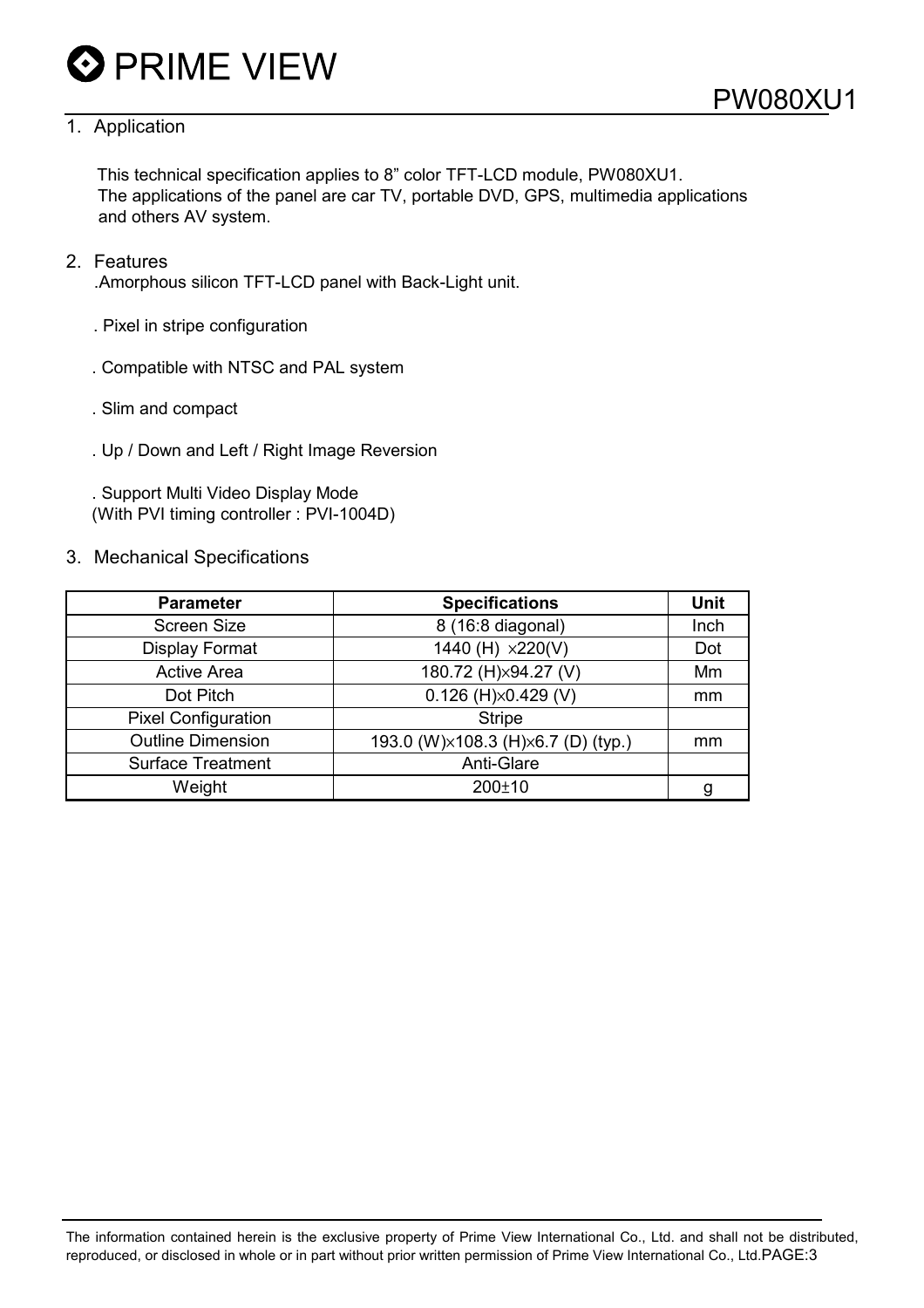

### 4. Mechanical Drawing of TFT-LCD Module

### PW080XU1

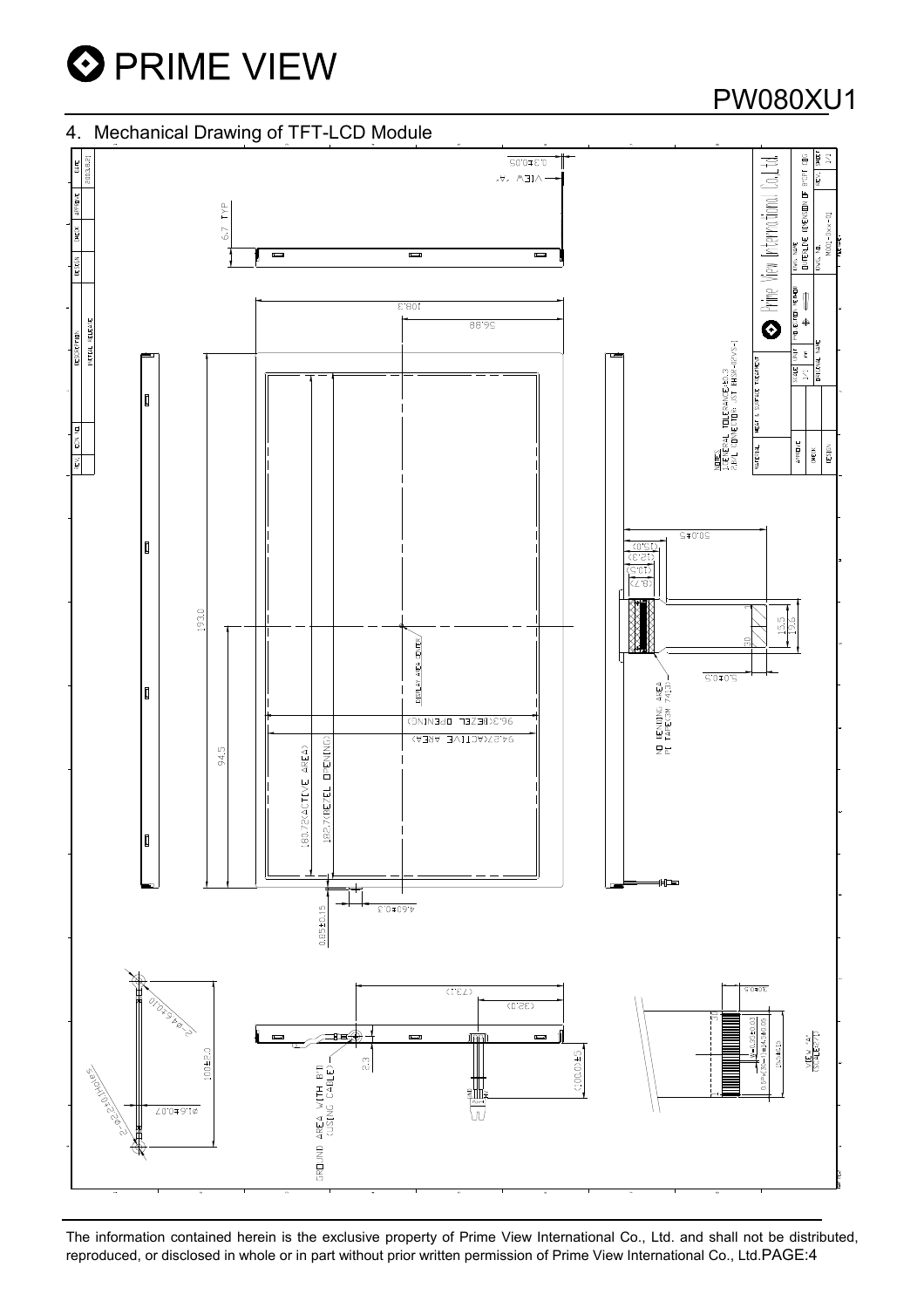### 5. Input / Output Terminals

LCD Module Connector

FPC Down Connect , 30 Pins , Pitch : 0.5 mm

|                 | Pin No Symbol                            | I/O            | <b>Description</b>                                      | <b>Remark</b>   |
|-----------------|------------------------------------------|----------------|---------------------------------------------------------|-----------------|
| 1               | <b>GND</b>                               |                | Ground for logic circuit                                |                 |
| $\overline{2}$  | $\mathsf{V}_{\texttt{CC}}$               | $\mathsf{I}$   | Supply voltage of logic control circuit for gate driver | Note 5-3        |
| $\overline{3}$  | <b>NC</b>                                |                | No connection                                           |                 |
| $\overline{4}$  | $V_{EE}$                                 | I              | Negative power for gate driver                          | Note 5-4        |
| 5               | <b>NC</b>                                | ä,             | No connection                                           |                 |
| $6\phantom{1}6$ | $V_{GH}$                                 | I              | Positive power for gate driver                          | <b>Note 5-5</b> |
| $\overline{7}$  | <b>NC</b>                                | ÷,             | No connection                                           |                 |
| 8               | <b>STVD</b>                              | I/O            | Vertical start pulse                                    | <b>Note 5-1</b> |
| 9               | <b>STVU</b>                              | I/O            | Vertical start pulse                                    |                 |
| 10              | <b>CKV</b>                               | $\overline{1}$ | Shift clock for gate driver                             |                 |
| 11              | U/D                                      | $\overline{1}$ | Up / Down Control for gate driver                       | <b>Note 5-1</b> |
| 12              | OE3                                      | I              | Output enable for gate driver                           |                 |
| 13              | OE <sub>2</sub>                          | I              | Output enable for gate driver                           |                 |
| 14              | OE1                                      | I              | Output enable for gate driver                           |                 |
| 15              | $V_{COM}$                                | I              | Common electrode voltage                                |                 |
| 16              | <b>STHL</b>                              | I/O            | Start pulse for source driver                           | Note 5-2        |
| 17              | $V_{SS2}$                                |                | Ground for analog circuit                               |                 |
| 18              | $V_{R}$                                  | I              | Video Input R                                           |                 |
| 19              | $V_G$                                    | I              | Video Input G                                           |                 |
| 20              | $V_B$                                    | I              | Video Input B                                           |                 |
| 21              | $V_{\underline{\underline{\text{SS1}}}}$ |                | Ground for digital circuit                              |                 |
| 22              | V <sub>DD2</sub>                         | I              | Supply power for analog circuit                         | Note 5-6        |
| 23              | CPH1                                     | I              | Sampling and shift clock for source driver              |                 |
| 24              | CPH <sub>2</sub>                         | I              | Sampling and shift clock for source driver              |                 |
| 25              | CPH <sub>3</sub>                         | $\overline{1}$ | Sampling and shift clock for source driver              |                 |
| 26              | $V_{DD1}$                                | I              | Supply power for digital circuit                        | Note 5-7        |
| 27              | R/L                                      | I              | Left / Right Control for source driver                  | Note 5-2        |
| 28              | <b>NC</b>                                | I              | No Connection                                           |                 |
| 29              | <b>OEH</b>                               | I              | Output enable for source driver                         |                 |
| 30              | <b>STHR</b>                              | I/O            | Start pulse for source driver                           | Note 5-2        |

#### Note 5-1

| U/D | <b>STVD</b>  |        | STVU   scanning direction |
|-----|--------------|--------|---------------------------|
| Vcc | Input        | output | down to up                |
|     | GND   Output | input  | up to down                |

#### Note 5-2

| R/L        | <b>STHL</b>  | <b>STHR</b> | scanning direction |
|------------|--------------|-------------|--------------------|
|            | Vcc   output | input       | left to right      |
| <b>GND</b> | input        | output      | right to left      |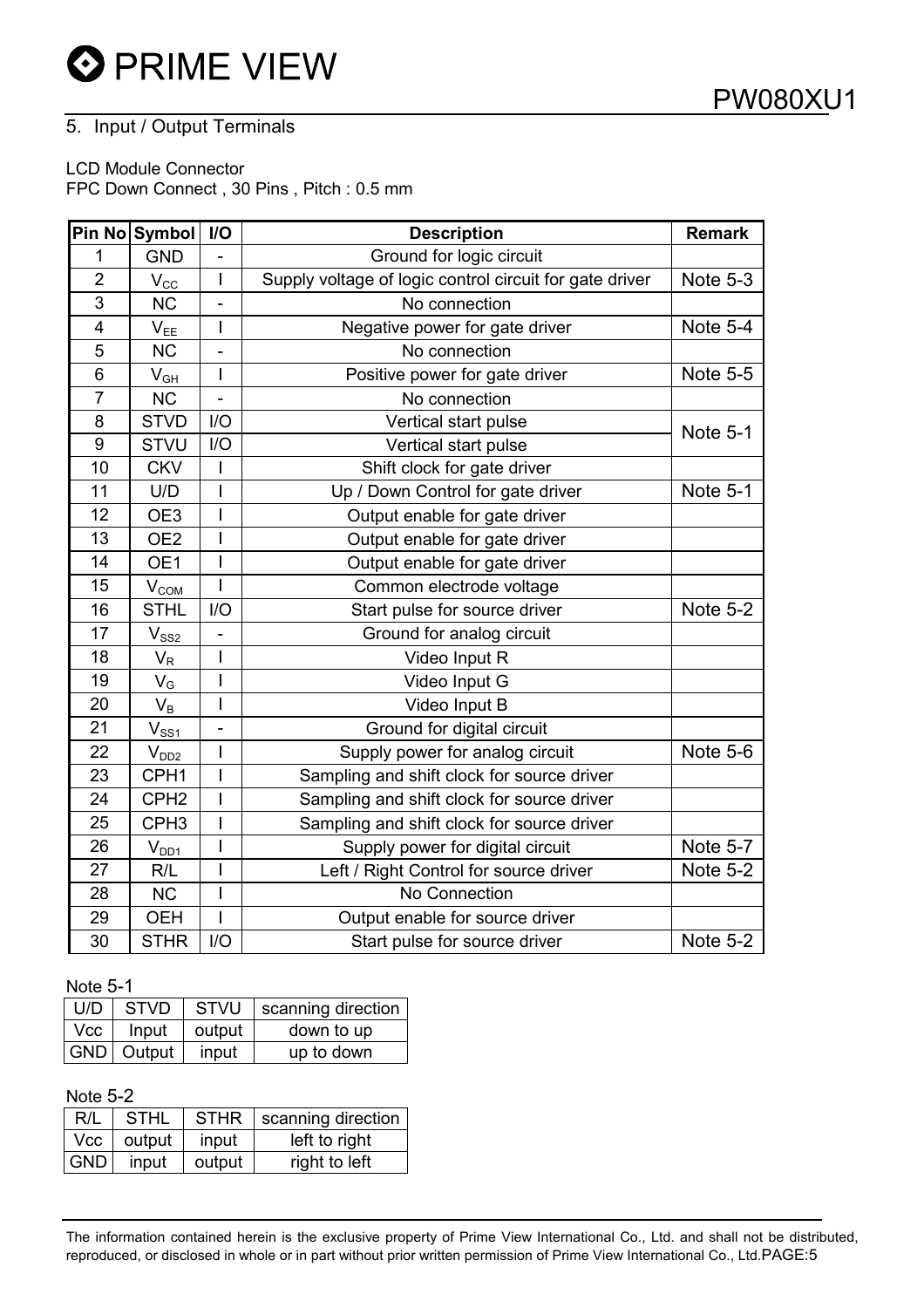#### The definitions of Note 5-1,5-2

U/D(PIN 11)=Low R/L(PIN 27)=High U/D(PIN 11)=High R/L(PIN 27)=Low





Note  $5-3$ :  $V_{CC}$  TYP.  $= +3.3V$ 

Note  $5-4$  :  $V_{EE}$  TYP.  $=$  -12V

Note  $5-5:V_{GH}$  TYP.  $=+17V$ 

Note  $5-6$  :  $V_{DD2}$  TYP.  $=+5V$ 

Note  $5-7 : V_{DD1}$  TYP.  $= +3.3V$ 

6. Pixel Arrangement and input connector pin NO.

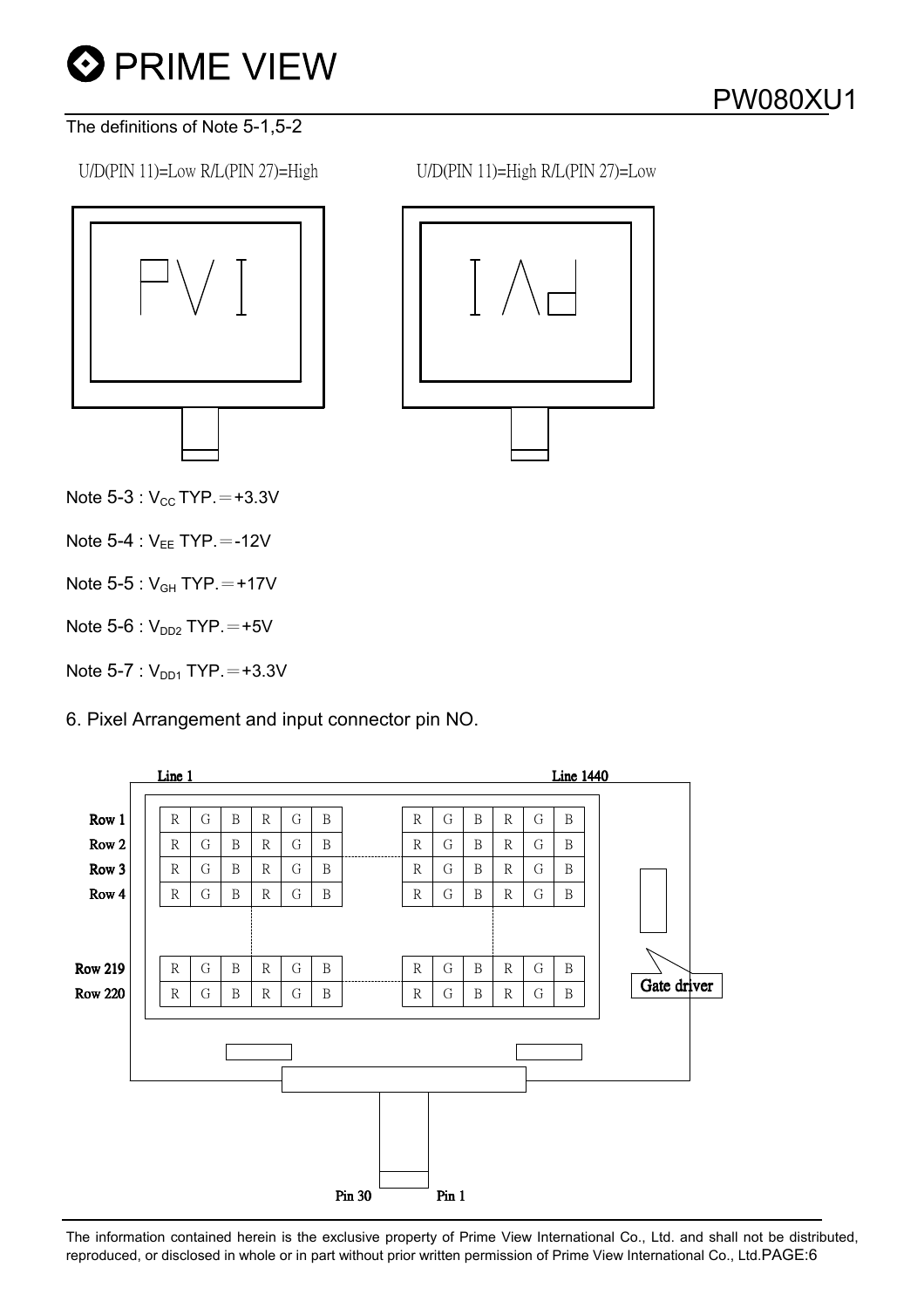The followings are maximum values , which if exceeded, may cause faulty operation or damage to the unit.

| Parameter                        | Symbol                | MIN.                | MAX.           | <b>Unit</b>          | <b>Remark</b>        |            |
|----------------------------------|-----------------------|---------------------|----------------|----------------------|----------------------|------------|
| Supply Voltage For Source Driver |                       | $V_{DD2}$           | $-0.3$         | $+5.8$               | V                    |            |
|                                  |                       | $V_{DD1}$           | $-0.3$         | $+7.0$               | V                    |            |
|                                  |                       | $V_{\rm CC}$        | $-0.3$         | $+7.0$               | V                    |            |
|                                  |                       | $V_{GH}$ - $V_{EE}$ | $-0.3$         | $+45.0$              | V                    |            |
| Supply Voltage For Gate Driver   | H Level               | $V_{GH}$            | $-0.3$         | $+32.0$              | M                    |            |
|                                  | L Level               | $V_{EE}$            | $-22.0$        | $+0.3$               | V                    |            |
| Analog Signal Input Level        | $V_R$ , $V_G$ , $V_B$ | $-0.2$              | $V_{DD1}$ +0.2 | V                    | Note $7-1$           |            |
| Storage Temperature              |                       | $-20$               | $+70$          | $\mathrm{C}^{\circ}$ |                      |            |
| <b>Operation Temperature</b>     |                       |                     | 0              | $+60$                | $\mathrm{C}^{\circ}$ | Note $7-2$ |

Notes 7-1 : Analog Input Voltage means  $V_R$ ,  $V_G$ ,  $V_B$ .

Notes  $7-2$ : Optical characteristics shown in Table 10-1 are measured under Ta=+25 $\degree$ C.

8. Electrical Characteristics

8-1) Recommended Driving condition for TFT-LCD panel

| <b>Parameter</b>                   | Symbol           | MIN.                       | Typ.                   | MAX.                     | <b>Unit</b>      | <b>Remark</b>                              |                                                               |
|------------------------------------|------------------|----------------------------|------------------------|--------------------------|------------------|--------------------------------------------|---------------------------------------------------------------|
| Source<br>Voltage<br>For<br>Supply | Analog           | $V_{DD2}$                  | $+4.5$                 | $+5.0$                   | $+5.5$           | V                                          |                                                               |
| <b>Driver</b>                      | Logic            | $V_{DD1}$                  | $+3.0$                 | $+3.3$                   | $+3.6$           | V                                          |                                                               |
|                                    | H level          | $V_{GH}$                   | $+15$                  | $+17$                    | $+19$            | V                                          |                                                               |
| Supply Voltage For Gate Driver     | L level          | $V_{EE\,DC}$               | $-13.0$                | $-12$                    | $-10.5$          | $\vee$                                     | <b>DC Component</b><br>$of V_{EE}$                            |
|                                    |                  | $V_{EE\,AC}$               |                        | $+6.0$                   |                  | $V_{P-P}$                                  | АC<br>Component<br>$\mathsf{I}$ of $\mathsf{V}_{\mathsf{EE}}$ |
|                                    | Logic            | $V_{\rm CC}$               | $+3.0$                 | $+3.3$                   | $+3.6$           | V                                          |                                                               |
| Analog Signal input Level          | V <sub>iAC</sub> |                            |                        | $+4.0$                   | $+4.2$           | V                                          | <b>AC Compoment</b>                                           |
|                                    | $V_{\text{IDC}}$ |                            |                        | 2.5                      |                  | V                                          | DC Compoment                                                  |
| Digital input voltage              | H level          | $\mathsf{V}_{\mathsf{IH}}$ | $0.7$ V <sub>DD1</sub> | $\overline{\phantom{a}}$ | V <sub>DD1</sub> | V                                          |                                                               |
|                                    | L level          | Vĩ                         | $-0.3$                 | -                        | $0.3$ $VDD1$     | V                                          |                                                               |
| Digital output voltage             | H level          | $\mathsf{V}_{\mathsf{OH}}$ | $0.7$ V <sub>DD1</sub> | -                        | V <sub>DD1</sub> | V                                          |                                                               |
|                                    | L level          | $\mathsf{V}_{\mathsf{OL}}$ | $-0.3$                 | -                        | $0.3$ $VDD1$     | $\vee$                                     |                                                               |
|                                    | $V_{CAC}$        | -                          | $+6.0$                 |                          | $V_{P-P}$        | <b>AC Component</b><br>of V <sub>COM</sub> |                                                               |
| $V_{COM}$                          |                  | $V_{C\,DC}$                |                        | 1.5                      |                  | $\vee$                                     | <b>DC Component</b><br>of $V_{COM}$                           |

Note 8-1 : PVI strongly suggests that the  $V_{COM\,DC}$  level shall be adjustable, and the adjustable level range is 1.5V $\pm$ 1V, every module's  $V_{\text{COM DC}}$  level shall be carefully adjusted to show a best image performance.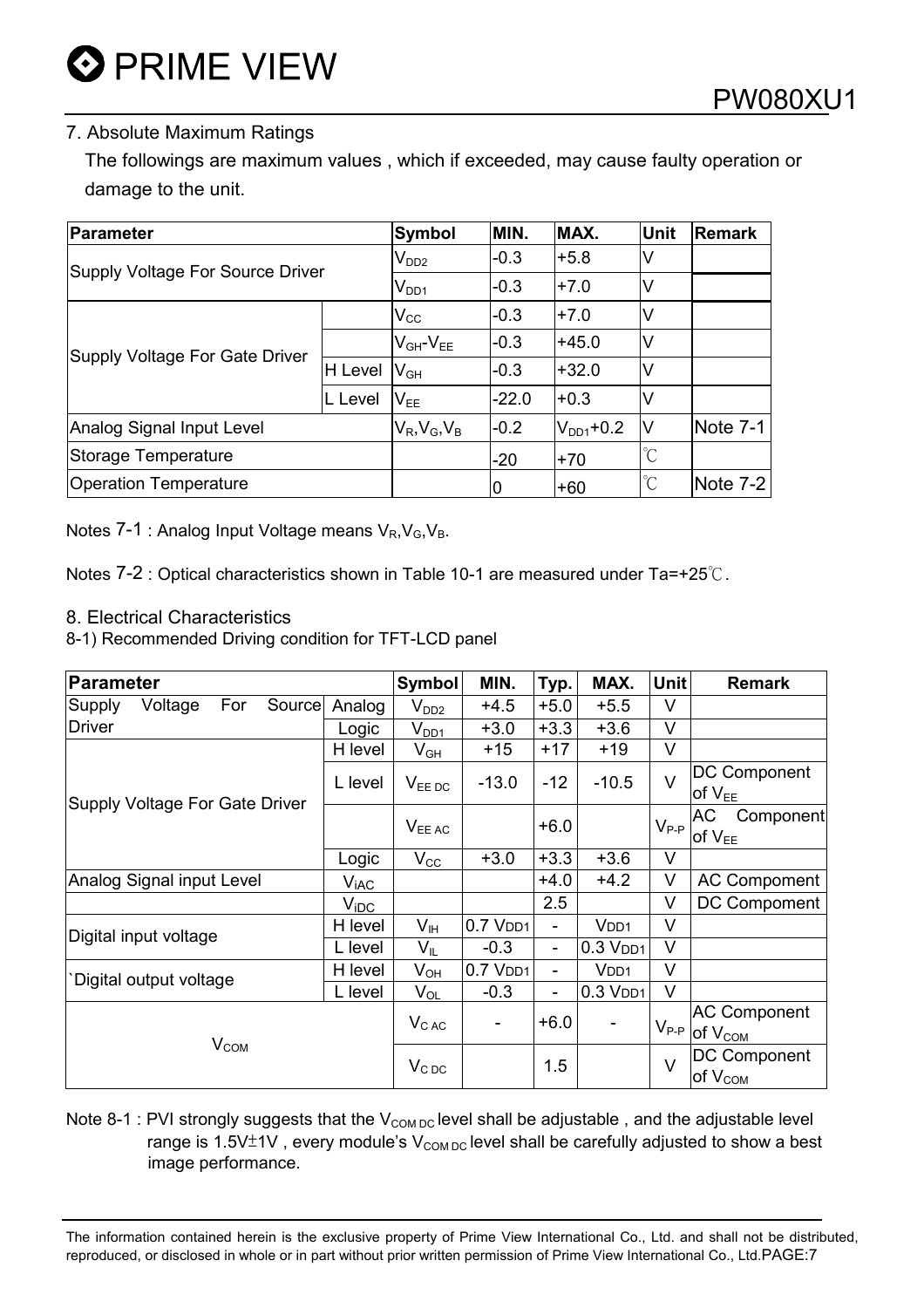8-2) Recommended driving condition for back light

| <b>Parameter</b>                                       | Symbol  | Min. | Typ. | Max. | Unit       | <b>Remark</b> |
|--------------------------------------------------------|---------|------|------|------|------------|---------------|
| Lamp voltage                                           | $V_{L}$ | 500  | 550  | 600  | Vrms       | $I_1 = 6mA$   |
| Lamp current                                           |         | 3    | 6    | 8    | <b>MA</b>  | Note 8-2      |
| Lamp frequency                                         | $P_1$   | 30   | 43   | 80   | <b>KHz</b> | Note 8-3      |
| Kick-off voltage( $25^{\circ}$ C)<br>(Reference Value) | Vs      |      | 720  | 830  | Vrms       | Note $8-4$    |
| Kick-off voltage( $0^{\degree}$ )<br>(Reference Value) |         |      |      |      | Vrms       |               |

- Note 8-2 : In order to satisfy the quality of B/L , no matter use what kind of inverter , the output lamp current must between Min. and Max. to avoid the abnormal display image caused by B/L.
- Note 8-3 : The waveform of lamp driving voltage should be as closed to a perfect sine wave as possible.
- Note  $8-4$  : The Kick-off times  $\geq 1$  sec.

#### Back Light driving

Back Light Connector : JST BHSR-02VS-1, Pin No. : 2 , Pitch : 3.5 mm

| <b>Pin No</b> | Symbol | <b>Description</b>                | <b>Remark</b> |
|---------------|--------|-----------------------------------|---------------|
|               | VL1    | Input terminal (Hi voltage side)  |               |
| ົ             | VL2    | Input terminal (Low voltage side) | Note $8-5$    |

Note 8-5 : Low voltage side of back light inverter connects with Ground of inverter circuits.

8-3) Power Consumption

|                                            |                  |                          |      |            |      | Ta= 25 $\degree$        |
|--------------------------------------------|------------------|--------------------------|------|------------|------|-------------------------|
| <b>Parameter</b>                           |                  | <b>Symbol Conditions</b> | TYP. | <b>MAX</b> | Unit | <b>Remark</b>           |
| Supply current for Gate Driver (Hi level)  | I <sub>GH</sub>  | $V_{GH} = +17V$          | 0.2  | 0.5        | mA   |                         |
| Supply current for Gate Driver (Low level) | I <sub>EE</sub>  | $V_{FF} = -12V$          | 1.0  | 2.0        | mA   | $V_{FF}$ center voltage |
| Supply current for Source Driver (Digital) | I <sub>DD1</sub> | $V_{DD1} = +3.3V$        | 1.2  | 2.0        | mA   |                         |
| Supply current for Source Driver(Analog)   | I <sub>DD2</sub> | $VDD2=+5V$               | 7.0  | 10.0       | mA   |                         |
| Supply current for Gate Driver (Digital)   | $I_{\rm CC}$     | $V_{\rm CC} = +3.3V$     | 0.1  | 0.2        | mA   |                         |
| <b>LCD Panel Power Consumption</b>         |                  |                          | 54.3 | 89.0       | mW   | Note 8-6                |
| <b>Back Light Lamp Power Consumption</b>   |                  |                          | 3.30 |            | W    | Note 8-7                |

Note 8-6 : The power consumption for back light is not included.

Note 8-7 : Back light lamp power consumption is calculated by  $I_L \times V_L$ .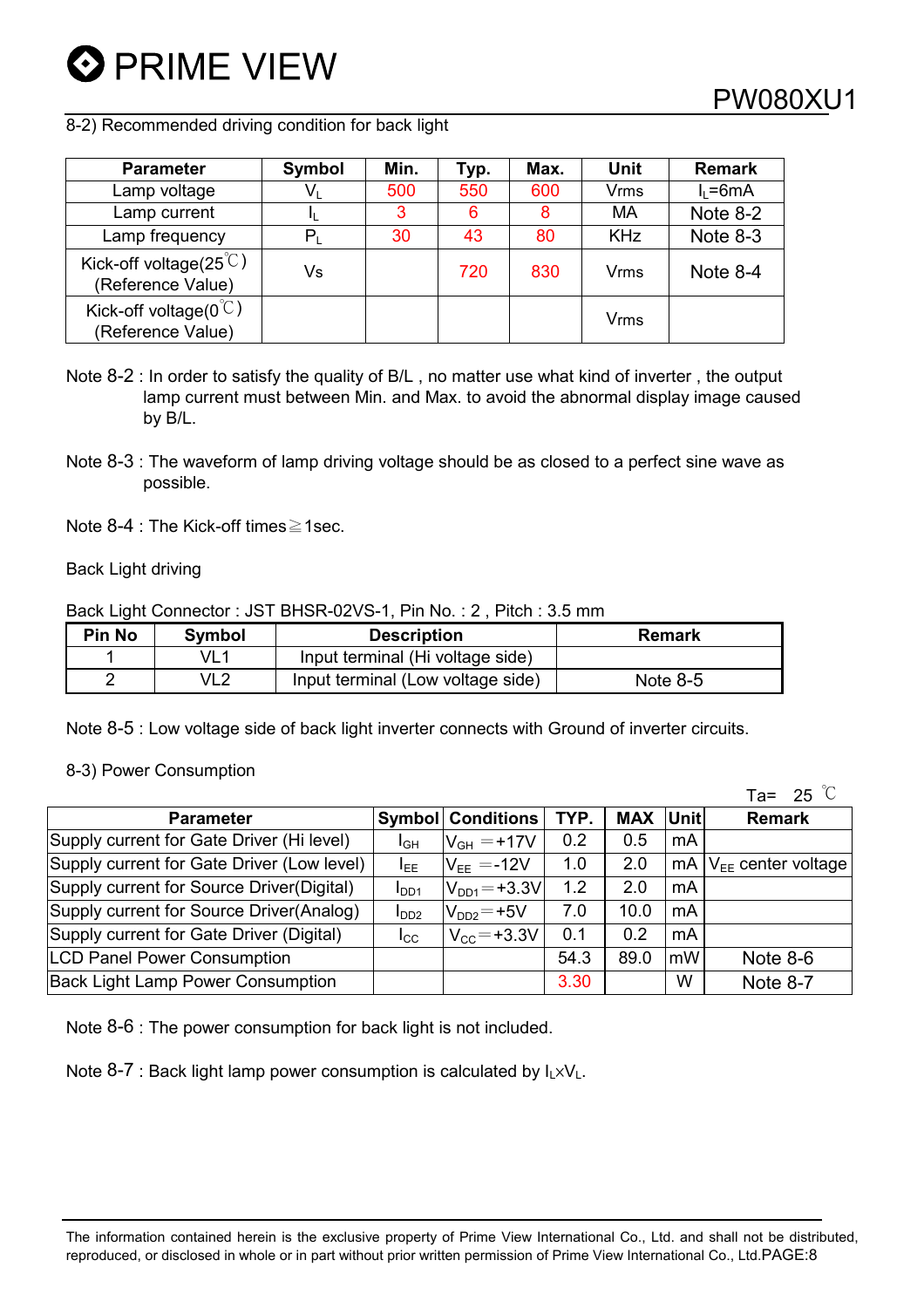### 8-4) Timing Characteristics Of Input Signals

| Characteristics                 | Symbol           | Min.                     | Typ.                     | Max.                         | Unit            | Remark            |
|---------------------------------|------------------|--------------------------|--------------------------|------------------------------|-----------------|-------------------|
| Rising time                     | $t_{r}$          |                          |                          | 10                           | ns              |                   |
| Falling time                    | $t_f$            | $\overline{a}$           | $\overline{a}$           | 10                           | ns              |                   |
| High and low level pulse width  | $t_{\rm{CPH}}$   | 9.2                      | 9.6                      | 10.0                         | $M_{HZ}$        | CPH1~CPH3         |
| CPH pulse duty                  | $t_{\rm CWH}$    | 30                       | 50                       | 70                           | $\frac{0}{0}$   | CPH1~CPH3         |
| STH setup time                  | $t_{\text{SUH}}$ | 20                       | $\blacksquare$           | $\overline{\phantom{0}}$     | ns              | STHR, STHL        |
| STH hold time                   | $t_{\rm HDH}$    | 20                       |                          | $\qquad \qquad \blacksquare$ | ns              | STHR, STHL        |
| STH pulse width                 | $t_{\rm STH}$    |                          | $\mathbf{1}$             |                              | $t_{\rm{CPH}}$  | STHR, STHL        |
| STH period                      | $t_{\rm H}$      | 61.5                     | 63.5                     | 65.5                         | $\mu$ s         | STHR, STHL        |
| OEH pulse width                 | $t_{\rm OEH}$    | $\overline{\phantom{0}}$ | 1.40                     | $\overline{\phantom{0}}$     | $\mu$ s         | <b>OEH</b>        |
| Sample and hold disable time    | $t_{\rm DIS1}$   | $\blacksquare$           | 7.43                     | $\overline{\phantom{0}}$     | $\mu$ s         |                   |
| OEV pulse width                 | $t_{\rm OEV}$    | $\overline{a}$           | 18                       | $\blacksquare$               | $\mu$ s         | <b>OEV</b>        |
| CKV pulse width                 | $t_{CKV}$        | $\overline{\phantom{0}}$ | 31.75                    | $\overline{\phantom{a}}$     | $\mu$ s         | <b>CKV</b>        |
| Clean enable time               | $t_{\rm DIS2}$   | $\overline{\phantom{0}}$ | 9.0                      | -                            | $\mu$ s         |                   |
| Horizontal display start        | $t_{\rm SH}$     |                          | $\theta$                 |                              | $t_{\rm CPH}/3$ |                   |
| Horizontal display timing range | $t_{\rm DH}$     | $\overline{a}$           | 480                      | $\overline{\phantom{0}}$     | $t_{\rm CPH}/3$ |                   |
| STV setup time                  | $t_{\text{SUV}}$ | 400                      | $\blacksquare$           | $\overline{\phantom{0}}$     | ns              | STVU, STVD        |
| STV hold time                   | $t_{HDV}$        | 400                      | $\blacksquare$           | $\overline{\phantom{0}}$     | ns              | STVU, STVD        |
| STV pulse width                 | $t_{STV}$        |                          |                          | 1                            | $t_{\rm H}$     | <b>STVU, STVD</b> |
| Horizontal lines per field      | $t_{V}$          | 256                      | 262                      | 268                          | $t_{\rm H}$     |                   |
| Vertical display start          | $t_{\rm SV}$     |                          | 3                        |                              | $t_{\rm H}$     |                   |
| Vertical display timing range   | $t_{\rm DV}$     |                          | 234                      | $\overline{\phantom{a}}$     | $t_{\rm H}$     |                   |
| VCOM rising time                | $t_{\rm rCOM}$   |                          | $\overline{\phantom{0}}$ | 5                            | $\mu$ s         |                   |
| VCOM falling time               | $t_{fCOM}$       |                          | $\overline{\phantom{0}}$ | $\overline{5}$               | $\mu$ s         |                   |
| VCOM delay time                 | $t_{DCOM}$       |                          | $\overline{\phantom{0}}$ | $\overline{3}$               | $\mu$ s         |                   |
| RGB delay time                  | $t_{DRGB}$       |                          |                          | $\mathbf{1}$                 | $\mu$ s         |                   |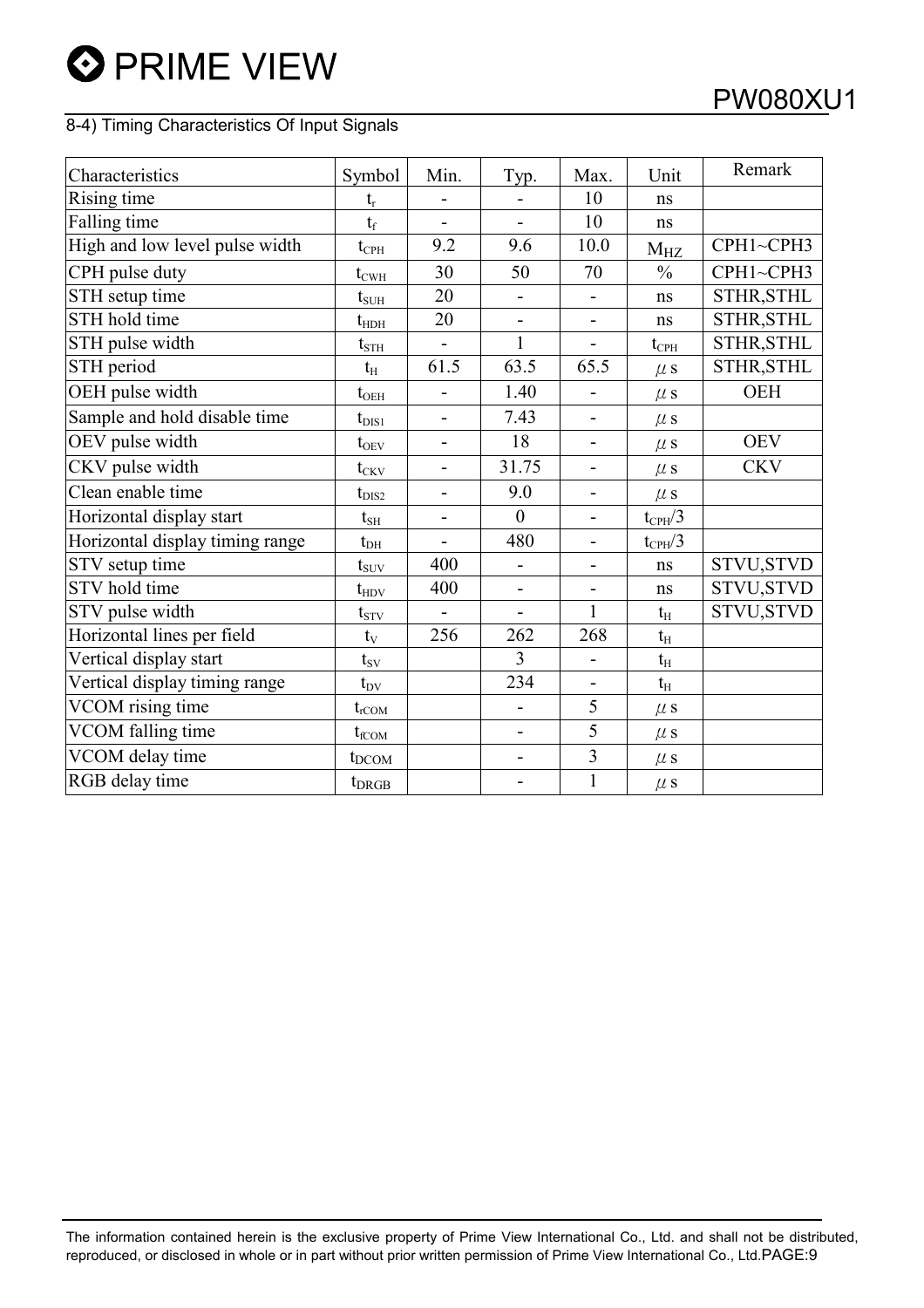



The information contained herein is the exclusive property of Prime View International Co., Ltd. and shall not be distributed, reproduced, or disclosed in whole or in part without prior written permission of Prime View International Co., Ltd.PAGE:10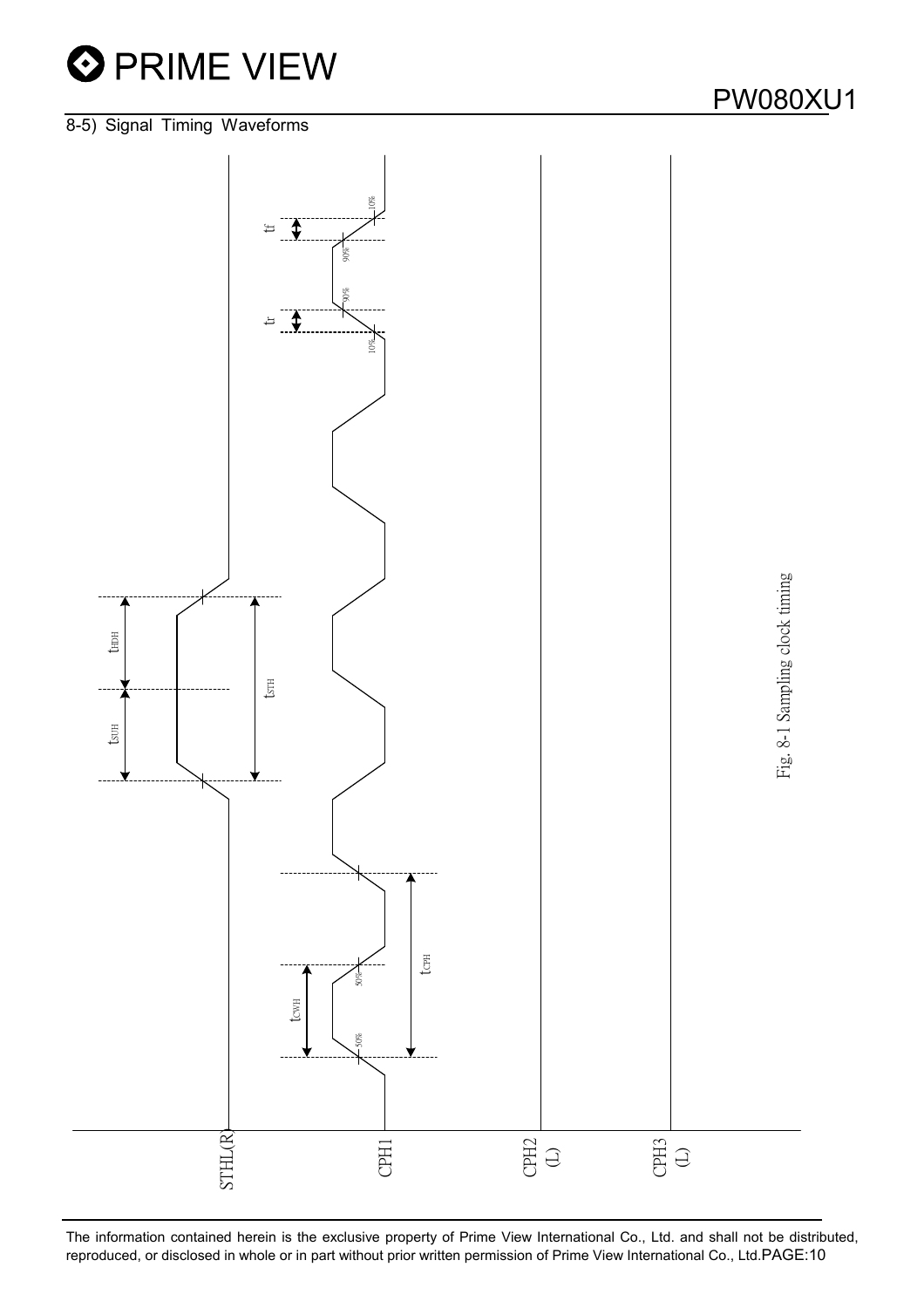

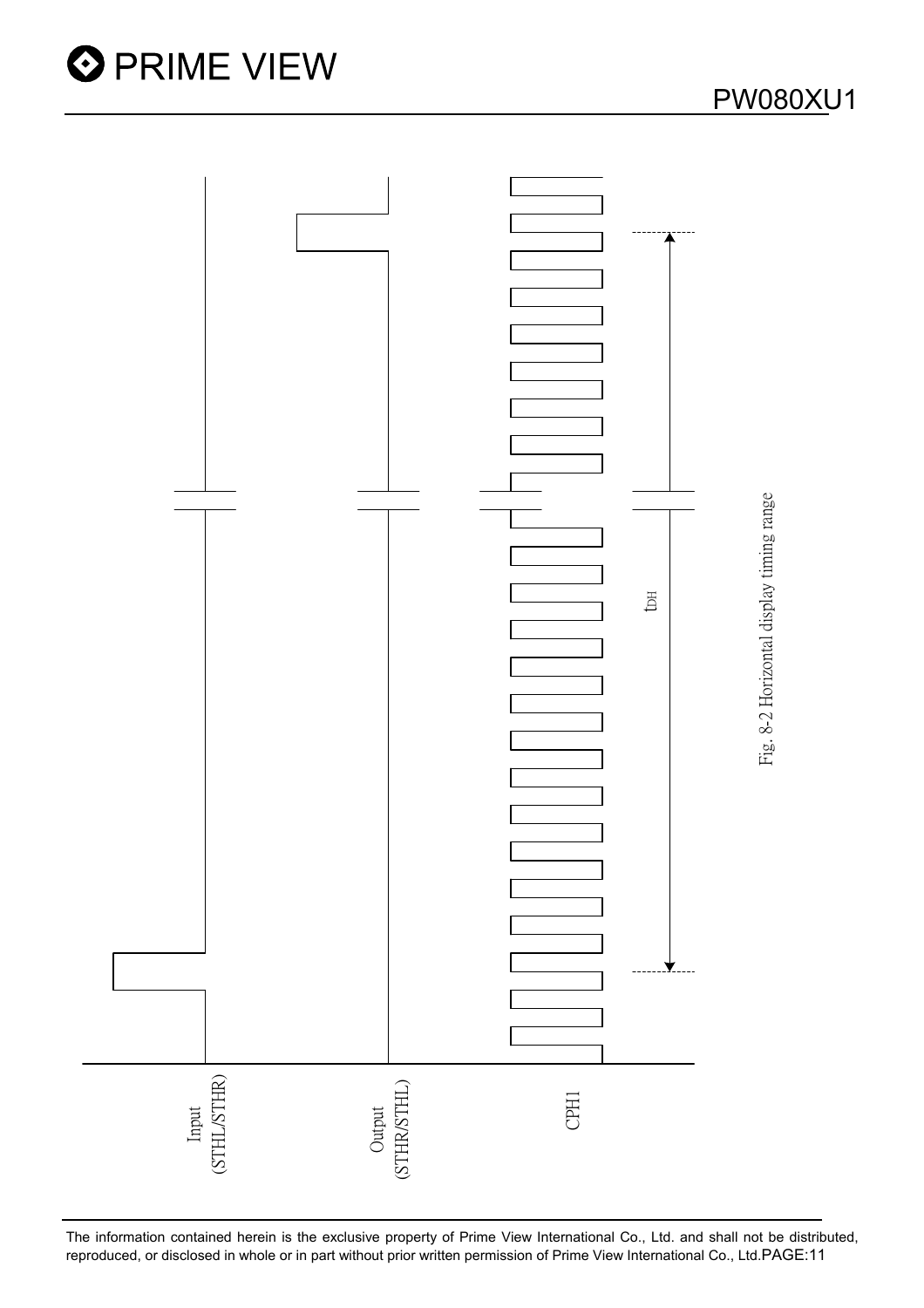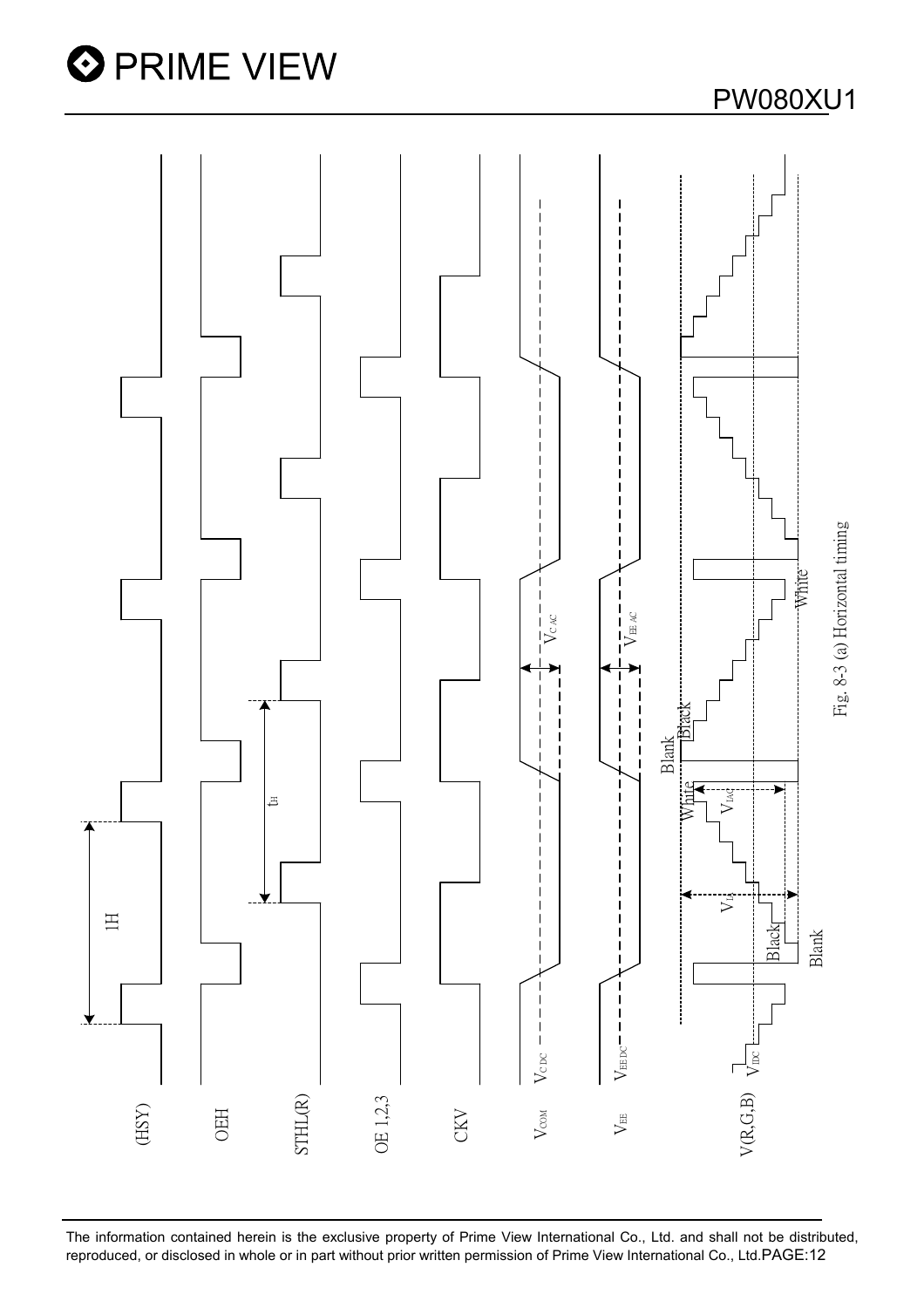



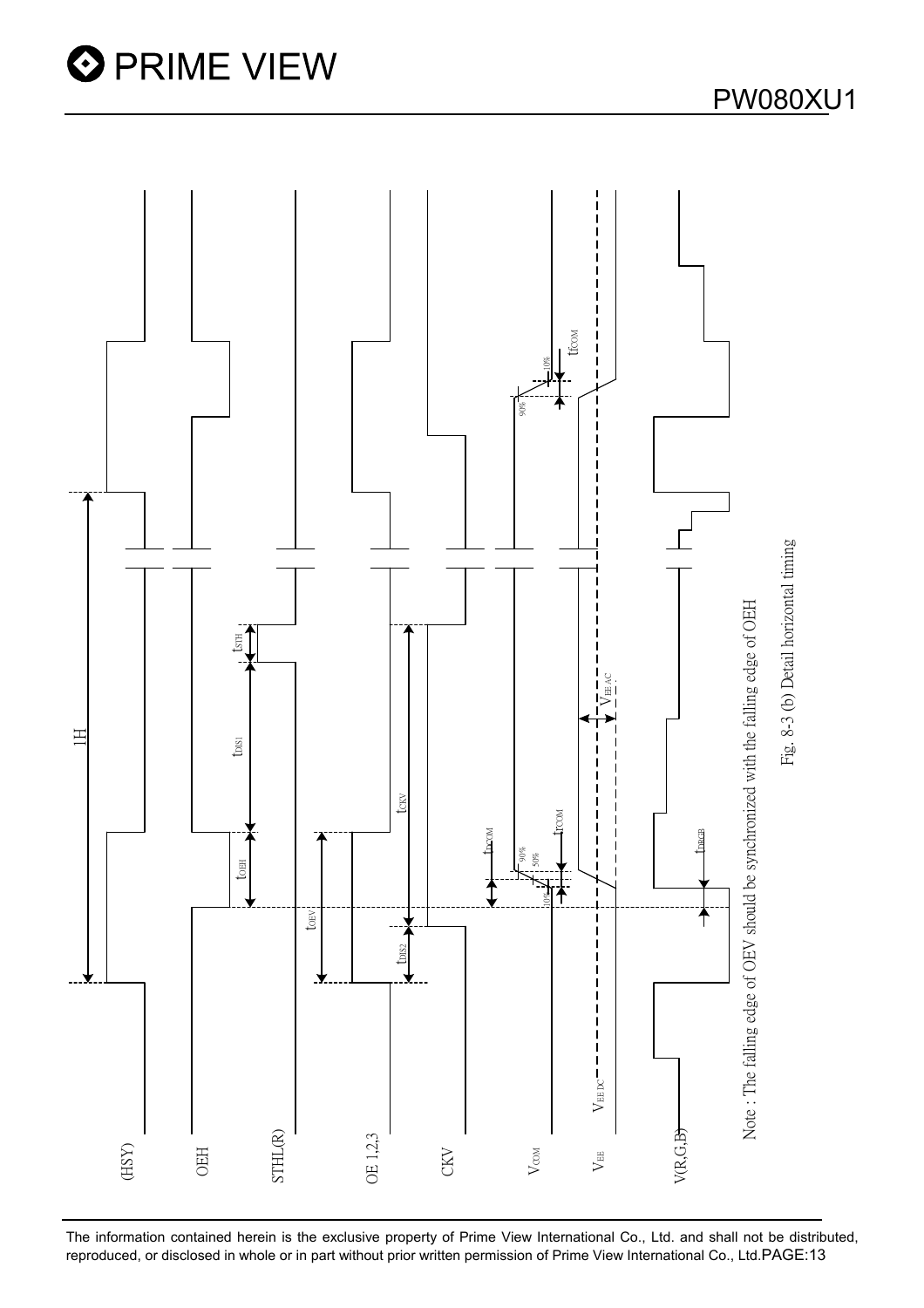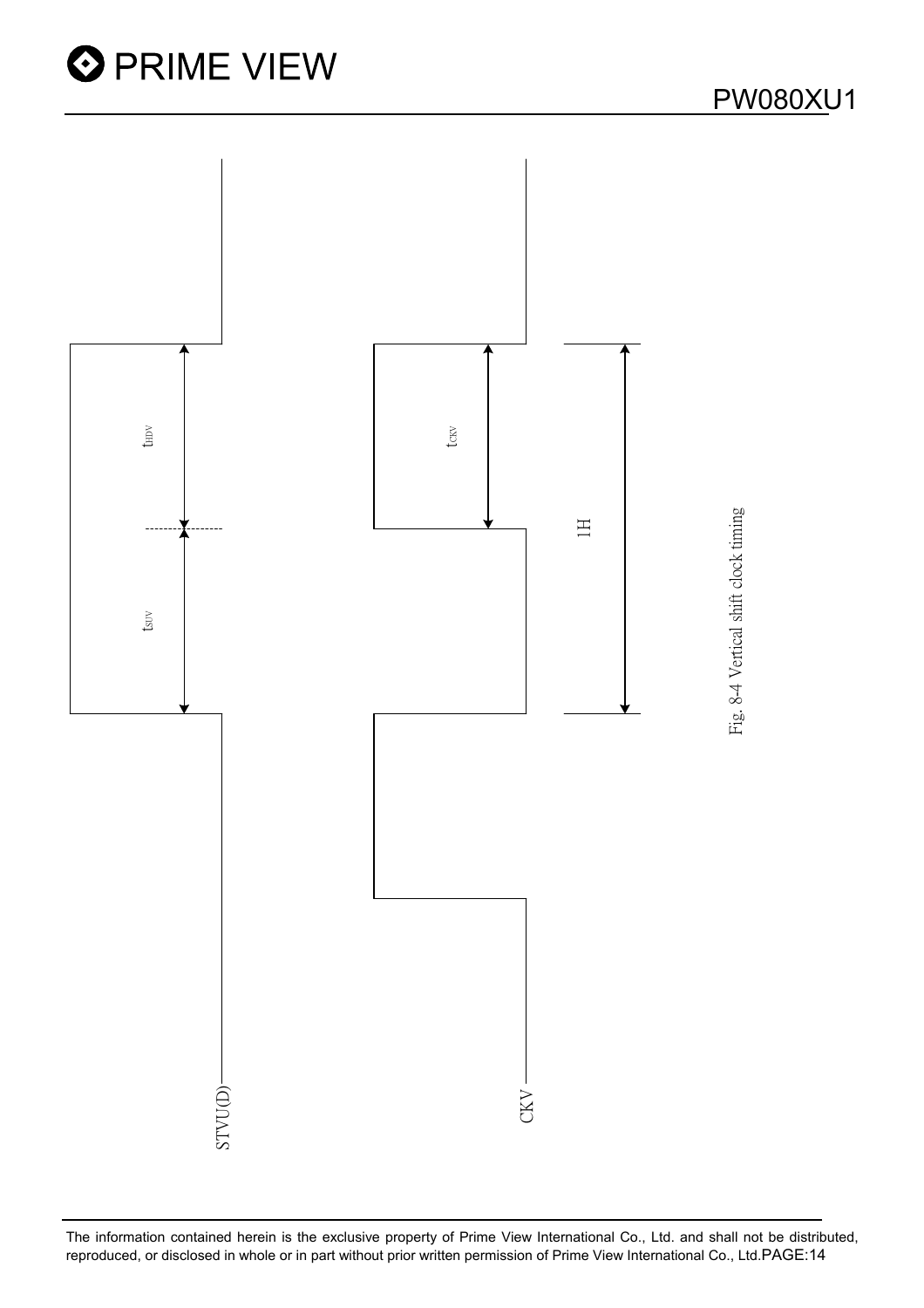

### Vertical timing (From up to down)



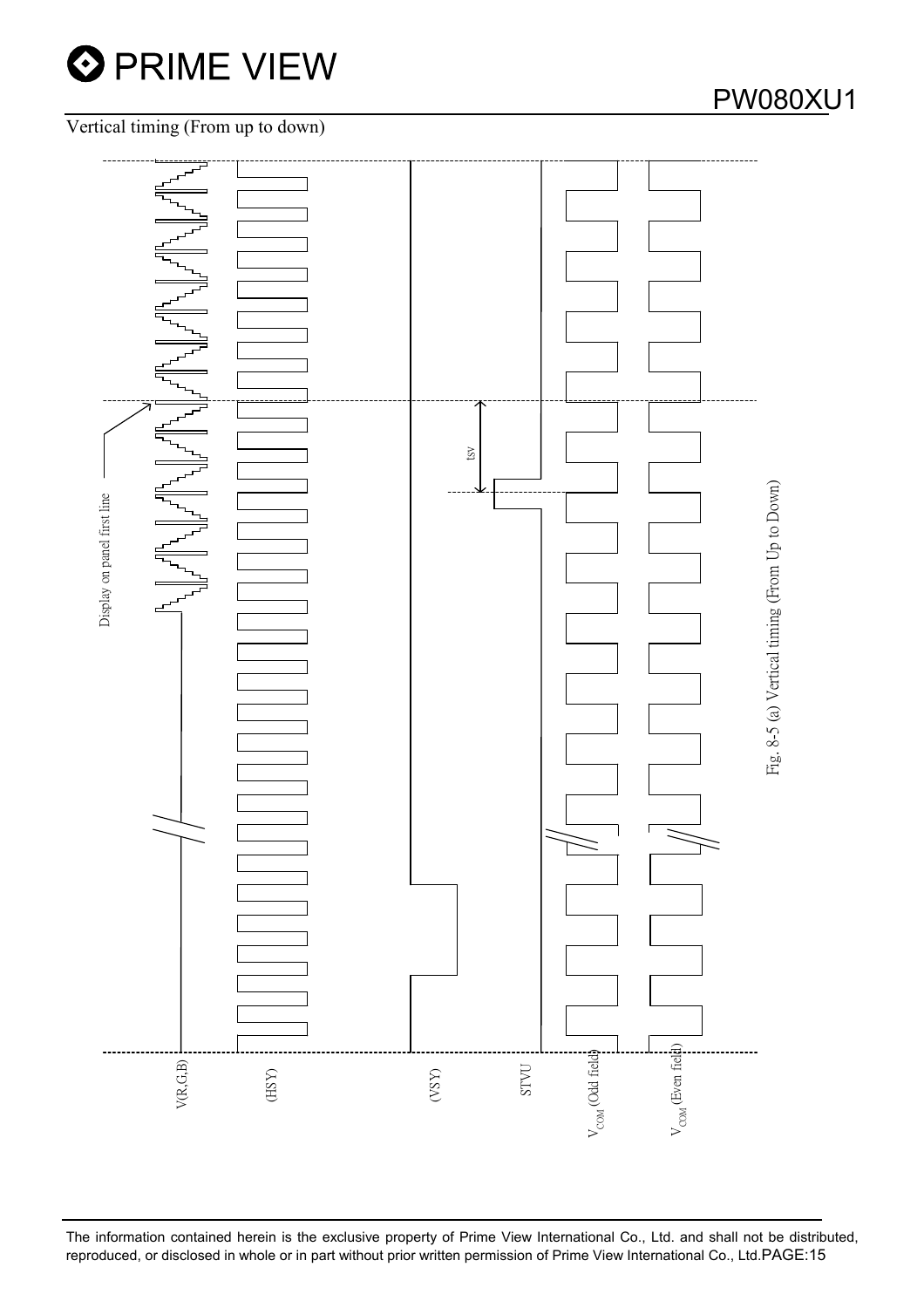

### Vertical timing (From down to up)



The information contained herein is the exclusive property of Prime View International Co., Ltd. and shall not be distributed,

reproduced, or disclosed in whole or in part without prior written permission of Prime View International Co., Ltd.PAGE:16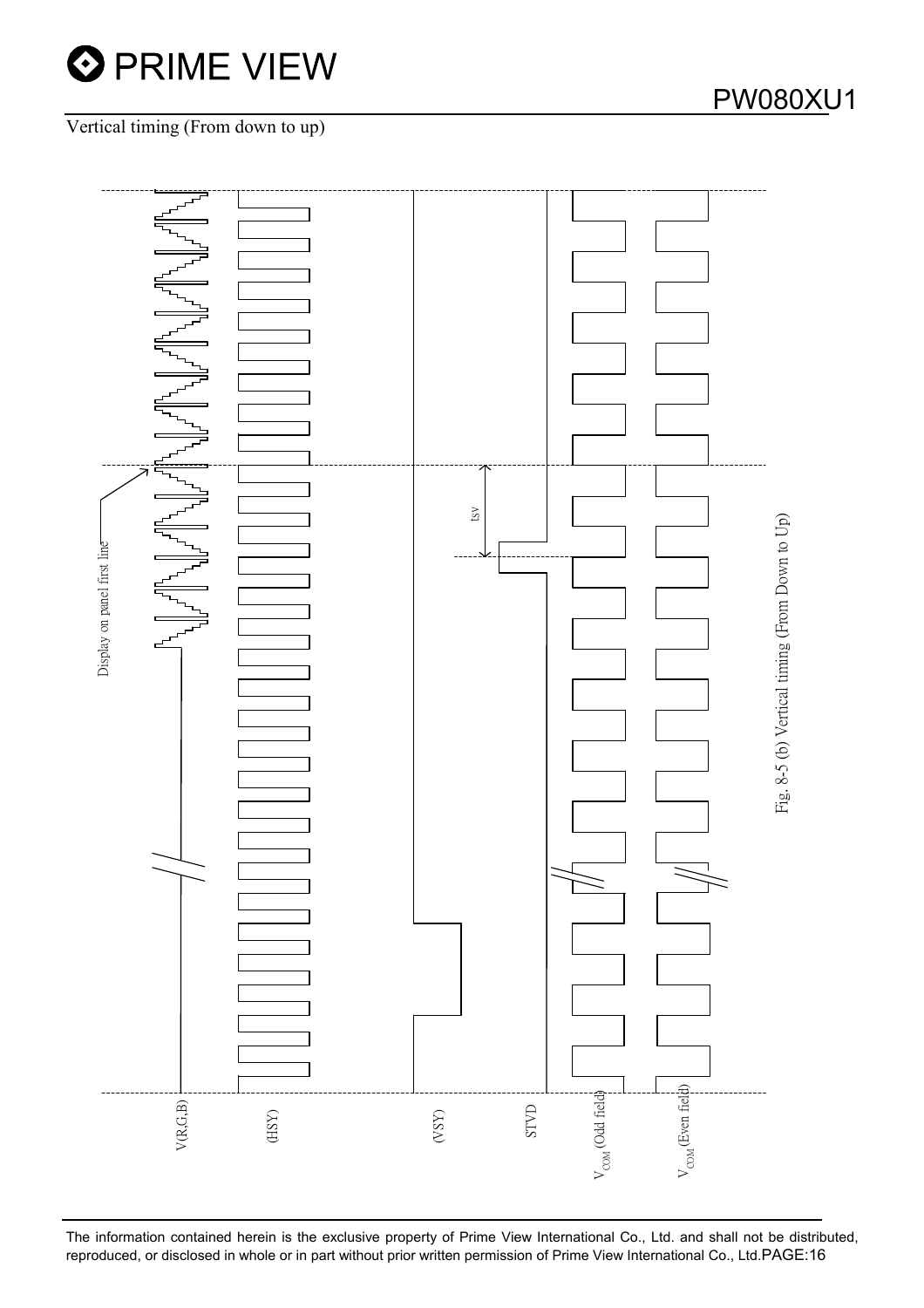### 9. Power on Sequence

The Power on Sequence only effect by  $V_{\text{cc}}$ ,  $V_{\text{ss}}$ ,  $V_{\text{DD}}$ ,  $V_{\text{EE}}$  and  $V_{\text{GH}}$ , the others do not care.



1)  $10ms \le T1 < T2$ 

2) 0ms<T3 $\leq$ T4 $\leq$ 10ms

### 10. Optical Characteristics

10-1) Specification Ta =  $25^{\circ}$ C

| <b>Parameter</b>          |             | <b>Symbol</b>            | <b>Condition</b>              | MIN.  | TYP.  | MAX. | <b>Unit</b>     | <b>Remarks</b> |
|---------------------------|-------------|--------------------------|-------------------------------|-------|-------|------|-----------------|----------------|
|                           | Horizontal  | $\theta$ 21, $\theta$ 22 |                               | 45    | 50    |      | deg             |                |
| <b>Viewing Angle</b>      | Vertical    | $\theta$ 12              | $CR \ge 10$                   | 10    | 15    |      | deg             | Note 10-1      |
|                           |             | $\theta$ 11              |                               | 30    | 35    |      | deg             |                |
| <b>Contrast Ratio</b>     |             | <b>CR</b>                | At optimized<br>Viewing angle | 200   | 350   |      |                 | Note 10-2      |
| Response time             | <b>Rise</b> | Tr                       | $\theta = 0^{\circ}$          |       | 15    | 30   | ms              | Note 10-4      |
|                           | Fall        | Τf                       |                               |       | 25    | 50   | ms              |                |
| <b>Brightness</b>         |             |                          | $\theta = 0^{\circ}$          | 300   | 350   |      | $\text{cd/m}^2$ |                |
| <b>White Chromaticity</b> |             | X                        | $\theta = 0^{\circ}$          | 0.28  | 0.31  | 0.34 |                 | Note 10-3      |
|                           |             |                          |                               | 0.30  | 0.33  | 0.36 |                 |                |
| Uniformity                |             | U                        |                               | 70    | 75    |      | %               | Note 10-5      |
| Lamp Life Time            |             |                          |                               | 20000 | 30000 |      | hr              |                |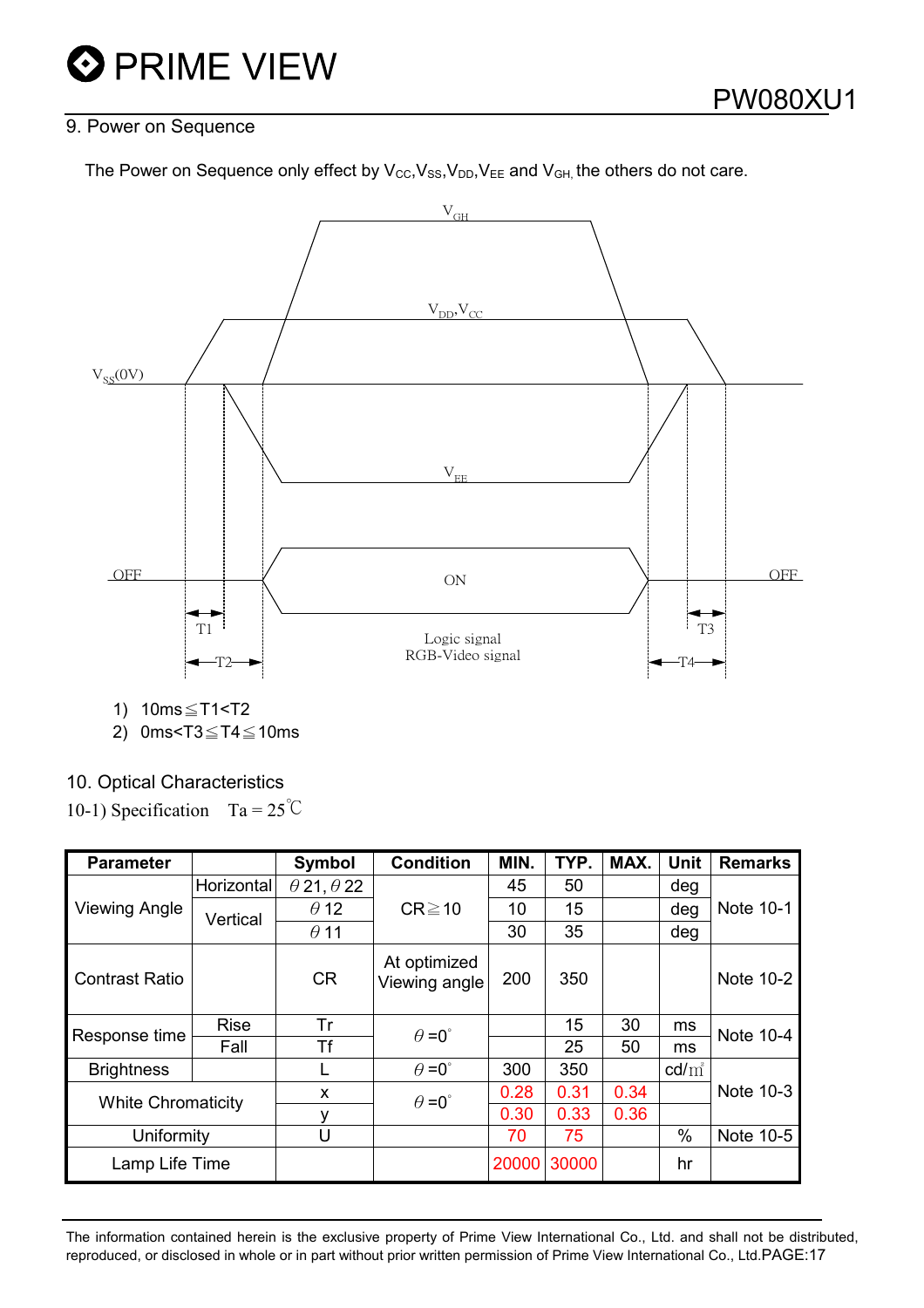Note 10-1 : The definitions of viewing angles



- Note 10-2 :  $CR = \frac{Luminance when Testing point is White}{Luminance when Testing point is Black}$  (Testing configuration see 8-2 ) Contrast Ratio is measured in optimum common electrode voltage.
- Note 10-3 : 1. Topcon BM-7(fast) luminance meter 1 field of view is used in the testing (after 20~30 minutes operation).

2.Lamp current : 6 mA 3.Inverter model : TDK-347.

Note 10-4 : The definition of response time:

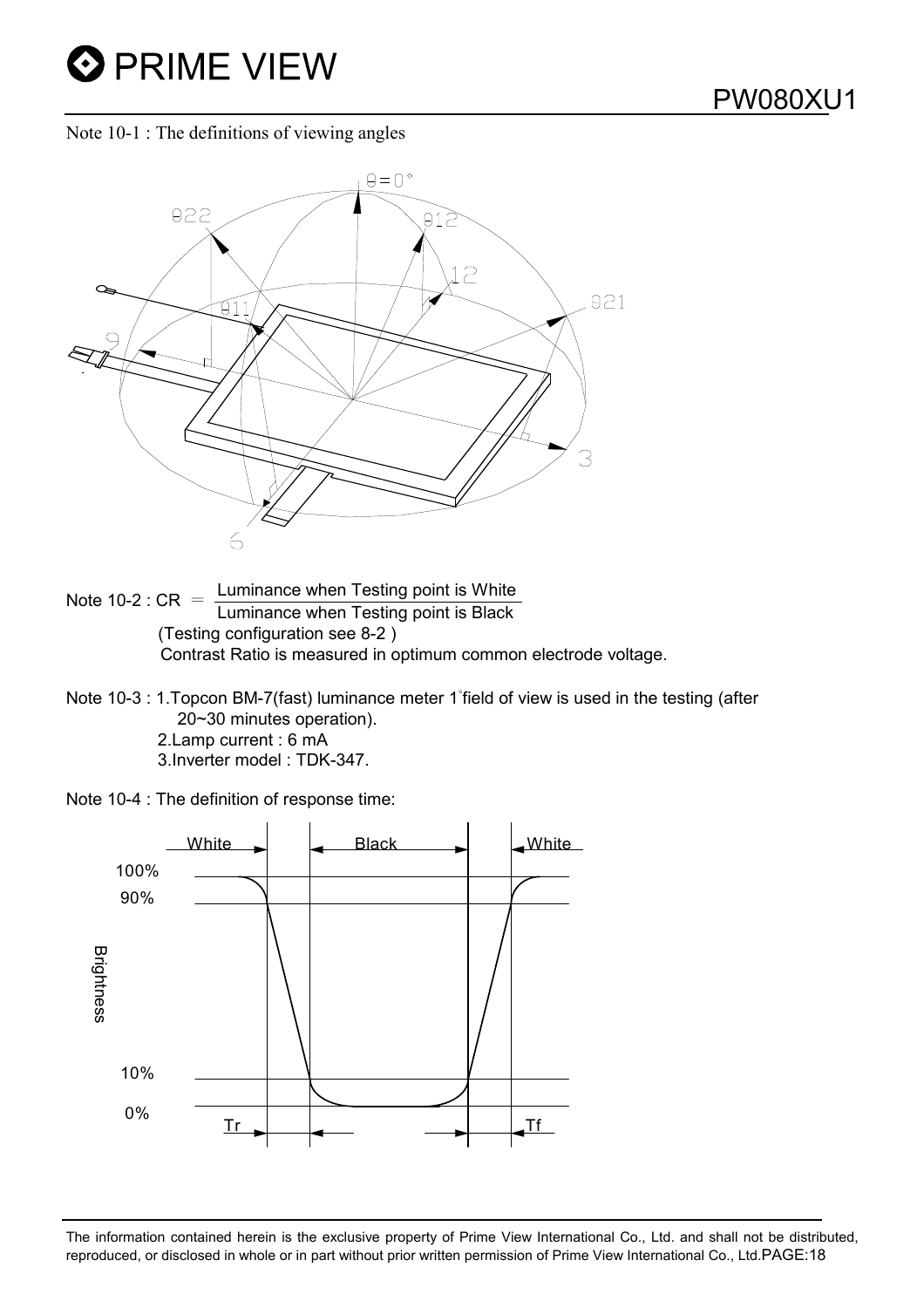

PW080XU1

Note 10-5 : The uniformity of LCD is defined as  $U =$  The Minimum Brightness of the 9 testing Points The Maximum Brightness of the 9 testing Points Luminance meter : BM-5A or BM-7 fast (TOPCON) Measurement distance : 500 mm +/- 50 mm Ambient illumination : < 1 Lux Measuring direction : Perpendicular to the surface of module

The test pattern is white (Gray Level 63).

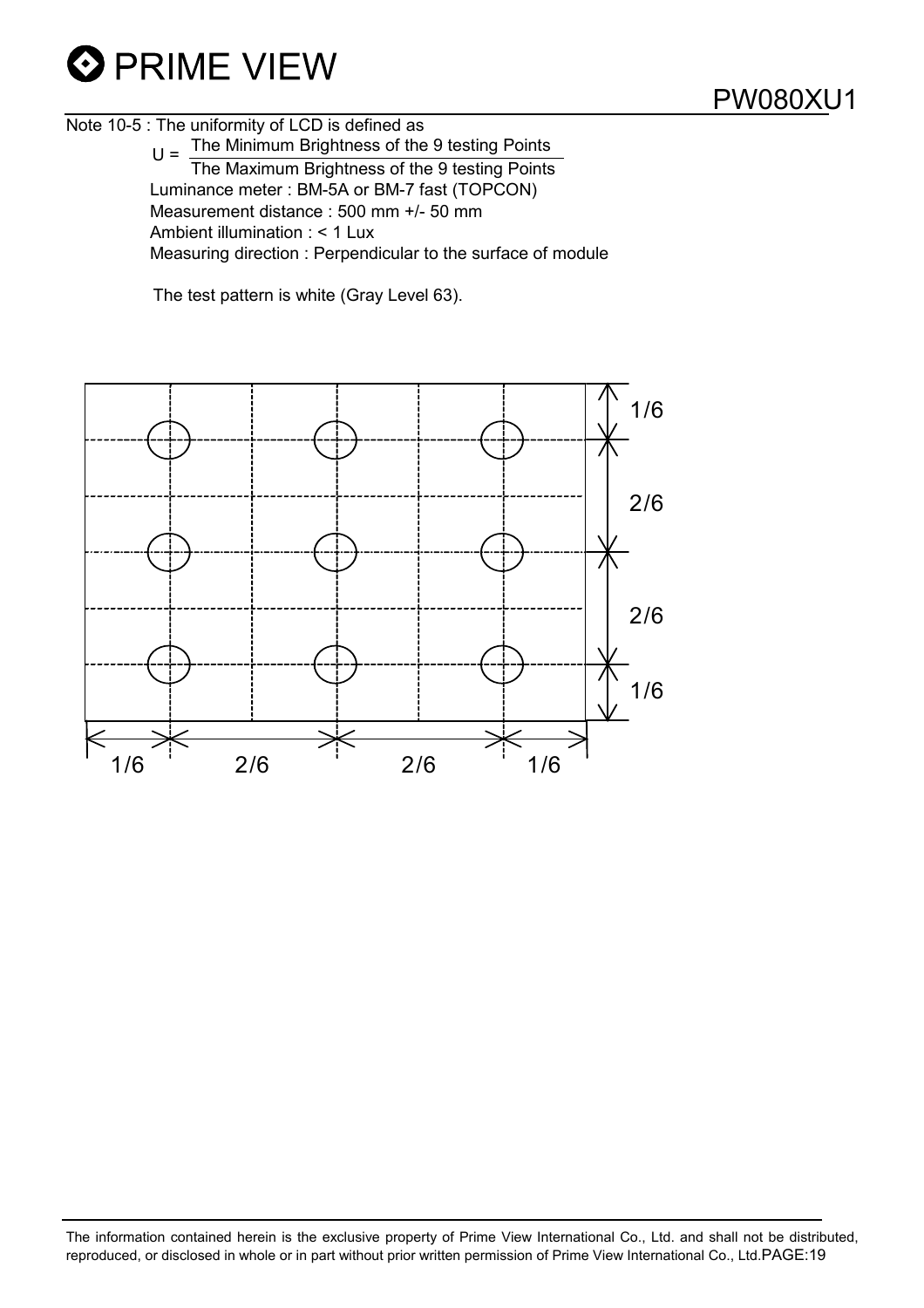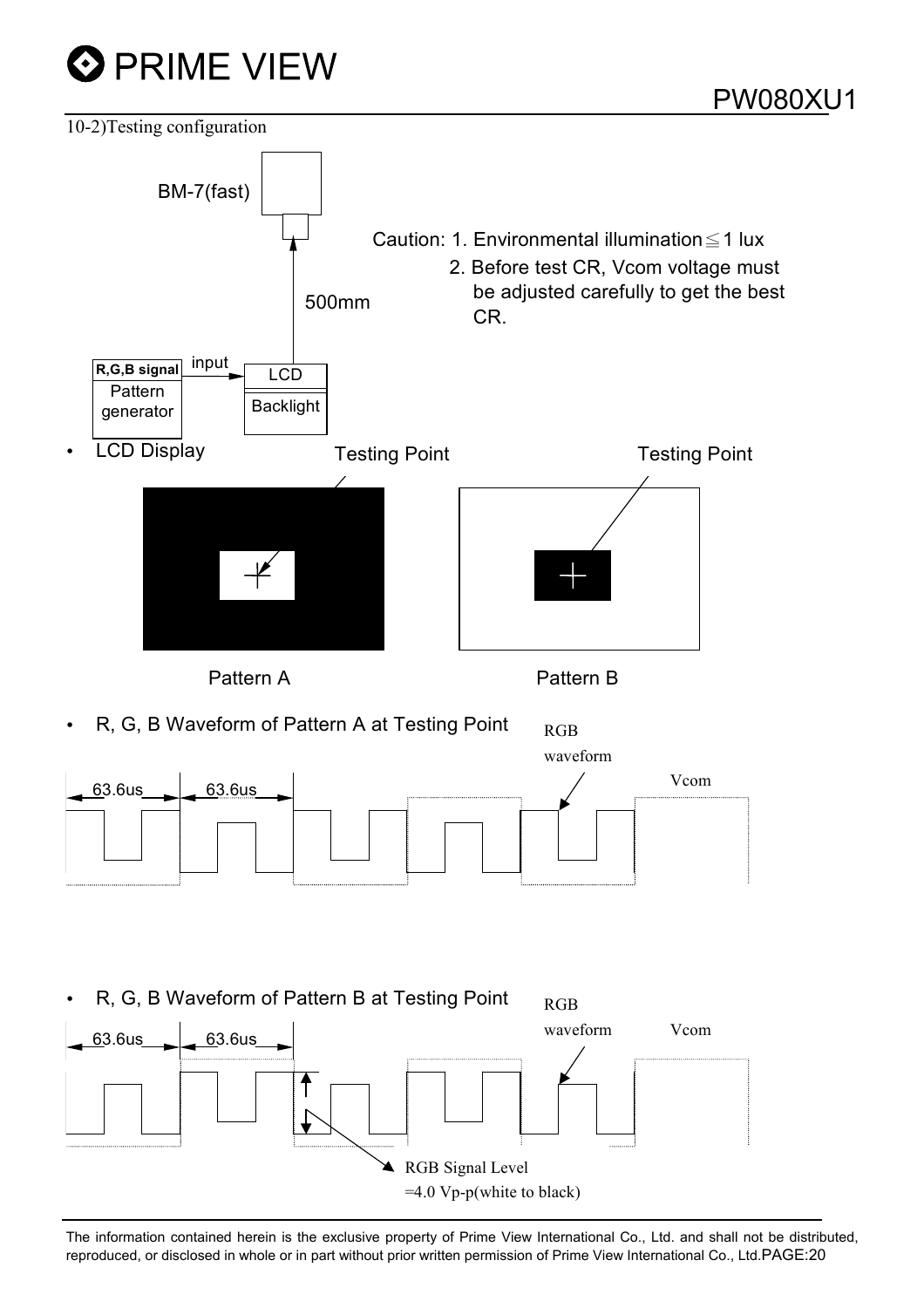

### 11. Handling Cautions

- 11-1) Mounting of module
	- a) Please power off the module when you connect the input/output connector.
	- b) Please connect the ground pattern of the inverter circuit surely. If the connection is not perfect, some following problems may happen possibly.

PW080XU

- 1.The noise from the backlight unit will increase.
- 2.The output from inverter circuit will be unstable.
- 3.In some cases a part of module will heat.
- c) Polarizer which is made of soft material and susceptible to flaw must be handled carefully.
- d) Protective film (Laminator) is applied on surface to protect it against scratches and dirt. It is recommended to peel off the laminator before use and taking care of static electricity.
- 11-2) Precautions in mounting
	- a) Wipe off water drops or finger grease immediately. Long contact with water may cause discoloration or spots.
	- b) TFT-LCD module uses glass which breaks or cracks easily if dropped or bumped on hard surface. Please handle with care.
	- c) Since CMOS LSI is used in the module. So take care of static electricity and earth yourself when handling.

11-3) Others

- a) Do not expose the module to direct sunlight or intensive ultraviolet rays for many hours.
- b) Store the module at a room temperature place.
- c) The voltage of beginning electric discharge may over the normal voltage because of leakage current from approach conductor by to draw lump read lead line around.
- d) If LCD panel breaks, it is possibly that the liquid crystal escapes from the panel. Avoid putting it into eyes or mouth. When liquid crystal sticks on hands, clothes or feet. Wash it out immediately with soap.
- e) Observe all other precautionary requirements in handling general electronic components.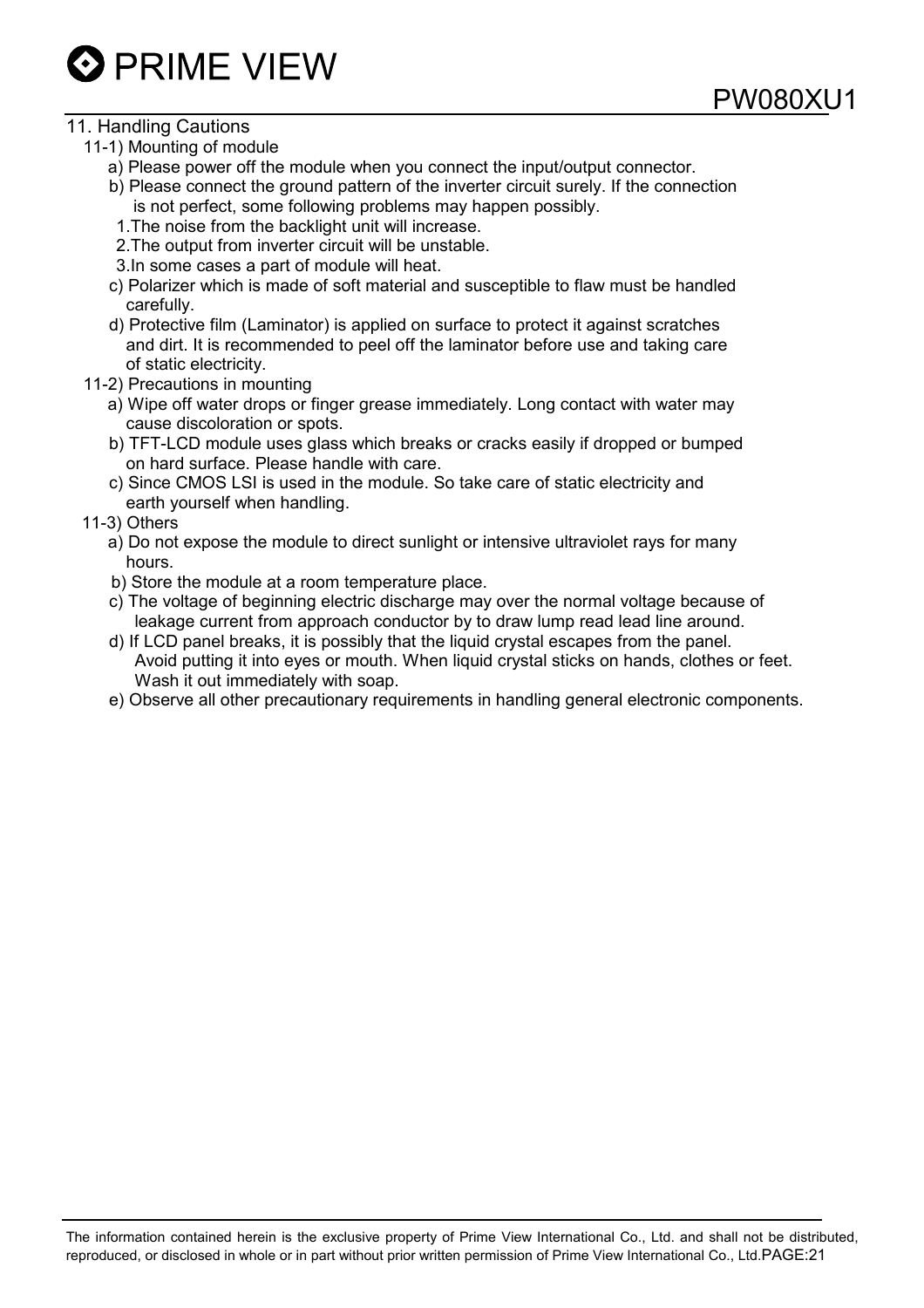### 12. Reliability Test

| No.            | Item<br>Test                                              | <b>Test</b> Condition                                             |  |  |  |  |
|----------------|-----------------------------------------------------------|-------------------------------------------------------------------|--|--|--|--|
|                | High Temperature Storage Test                             | Ta = $+70^{\circ}$ C, 240 hrs                                     |  |  |  |  |
| $\overline{2}$ | Low Temperature Storage Test                              | Ta = $-20^{\circ}$ C, 240 hrs                                     |  |  |  |  |
| 3              | Low Temperature Operation Test                            | Ta = $0^{\circ}$ C, 240 hrs                                       |  |  |  |  |
| 4              | High Temperature & High Humidity<br><b>Operation Test</b> | Ta = $+60^{\circ}$ C, 90%RH, 240 hrs                              |  |  |  |  |
| 5              | <b>Thermal Cycling Test</b>                               | $-20^{\circ}$ C $\longleftrightarrow$ +70 $^{\circ}$ C, 200Cycles |  |  |  |  |
|                | (non-operating)                                           | $30 \text{ min}$<br>$30 \text{ min}$                              |  |  |  |  |
| 6              |                                                           | Frequency: $10 \sim 55$ H <sub>z</sub>                            |  |  |  |  |
|                | <b>Vibration Test</b>                                     | Amplitude: 1 mm                                                   |  |  |  |  |
|                | (non-operating)                                           | Sweep time: 11 mins                                               |  |  |  |  |
|                |                                                           | Test Period: 6 Cycles for each direction of X, Y, Z               |  |  |  |  |
| 7              |                                                           | 100G, 6ms                                                         |  |  |  |  |
|                | <b>Shock Test</b>                                         | Direction : $\pm X$ , $\pm Y$ , $\pm Z$                           |  |  |  |  |
|                | (non-operating)                                           | Cycle: 3 times                                                    |  |  |  |  |
| 8              |                                                           | 200pF, $0\Omega$                                                  |  |  |  |  |
|                | Electrostatic Discharge Test                              | ±200V                                                             |  |  |  |  |
|                | (non-operating)                                           | 1 time / each terminal                                            |  |  |  |  |

Ta: ambient temperature

Note : The protective film must be removed before temperature test.

[Criteria]

Under the display quality test conditions with normal operation state, there should be no change which may affect practical display function.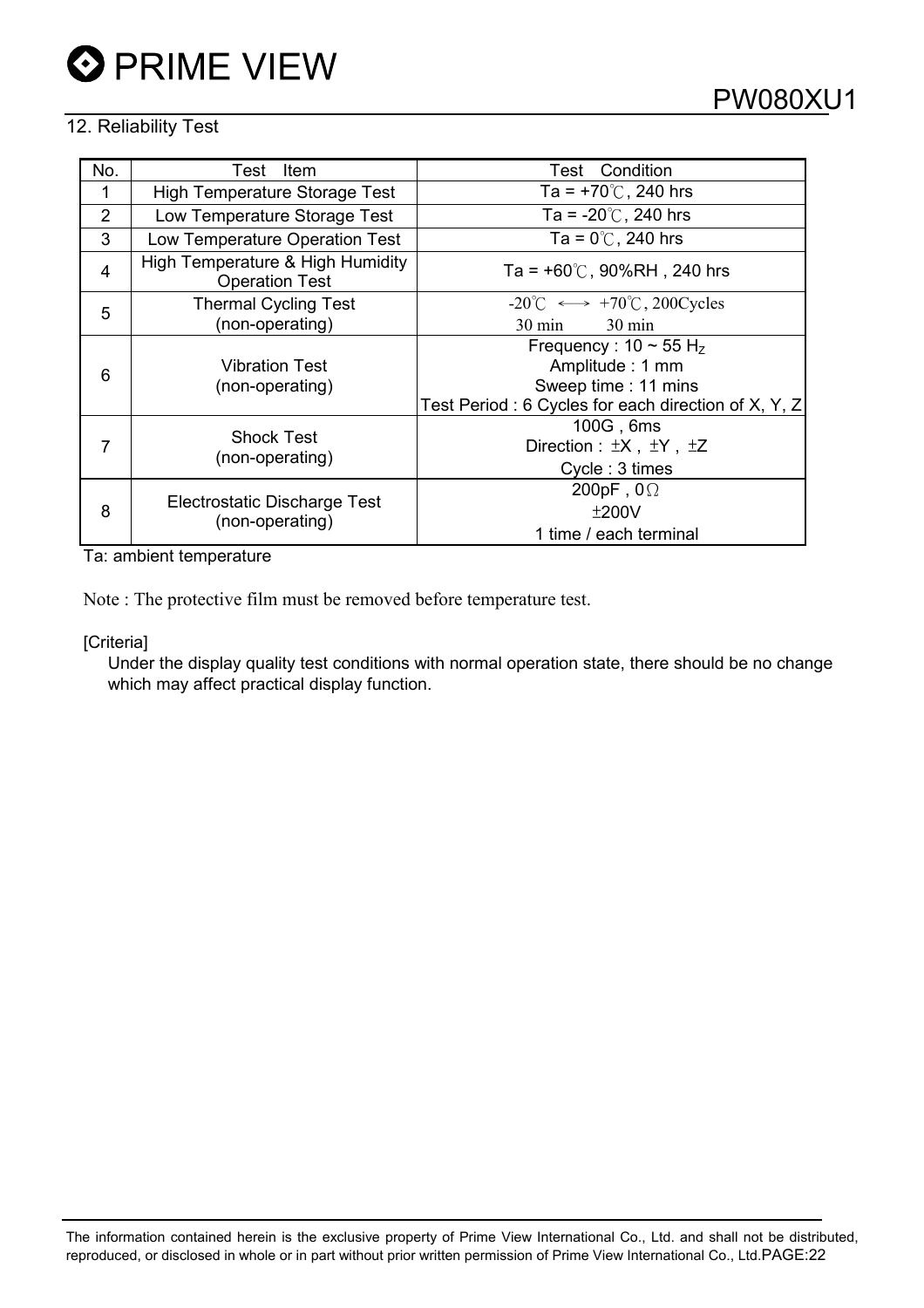

### 13. Block Diagram

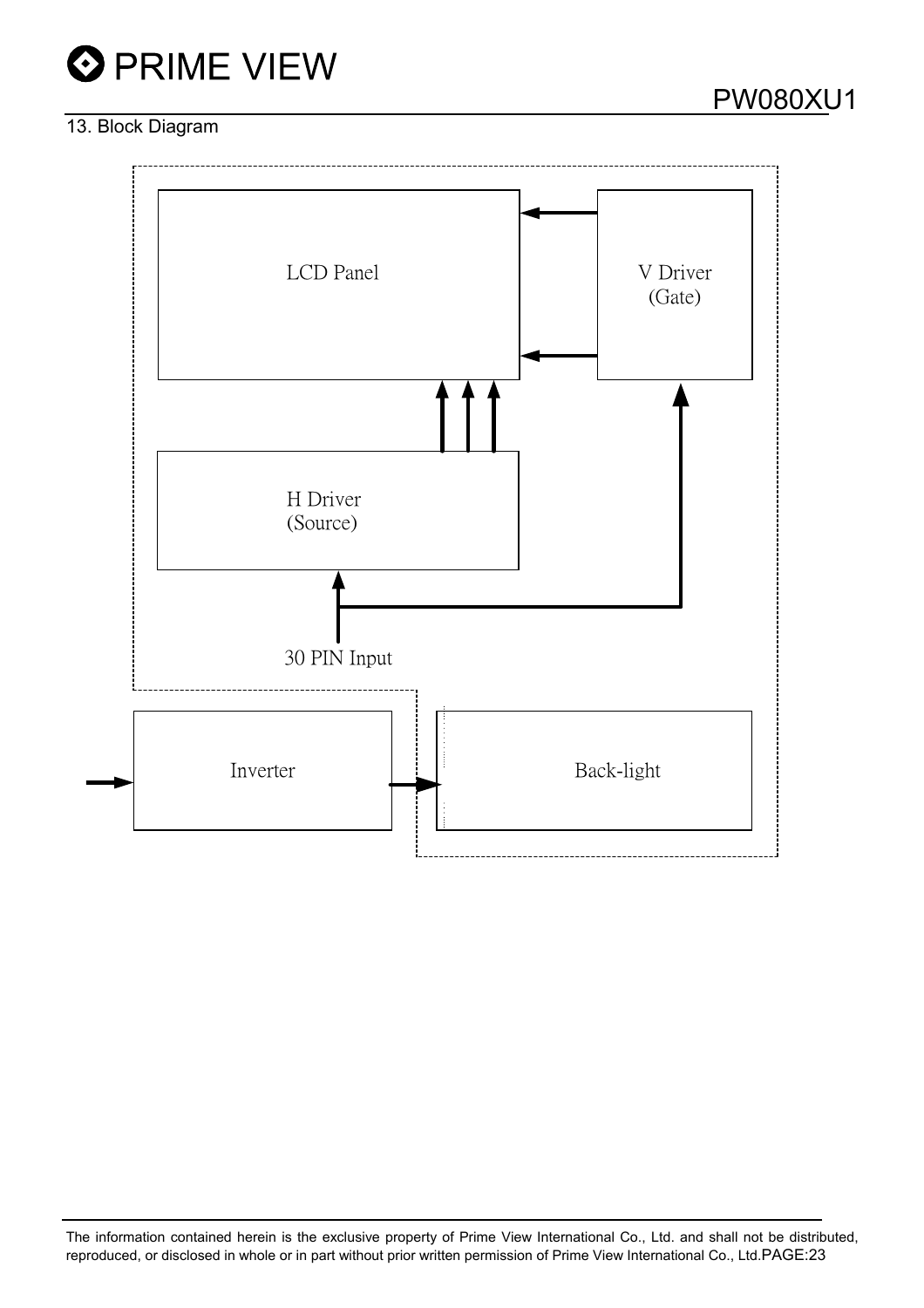

### 14. Packing

| ت ق       |         |                        |                |             |               |                                           |                                                                                                                                                                                        |                                      |             |                                                                 |
|-----------|---------|------------------------|----------------|-------------|---------------|-------------------------------------------|----------------------------------------------------------------------------------------------------------------------------------------------------------------------------------------|--------------------------------------|-------------|-----------------------------------------------------------------|
|           |         |                        |                |             | ZONE          | REV.                                      | DOCUUMENT NO.                                                                                                                                                                          | <b>DESCRIPTION</b>                   | DATE        | REV.BY                                                          |
|           | S       | 030138<br>S            | <b>0391.34</b> |             |               |                                           |                                                                                                                                                                                        | 2<br>3,                              |             |                                                                 |
|           |         |                        |                |             | $\circled{4}$ | NOTE:<br>$\overline{4}$<br>$\overline{2}$ | 1.Q'TY: 20 pcs panel/carton.<br>2.Dimension: 530*295*230mm<br>3. Weight: 7.5 Kg<br><u> 50-0100111 CARTON</u><br>3 50-0500131 防静電袋 Pink<br>1 50-0301341 瓦楞隔板緩衝材<br><b>ITEM PART NO.</b> | PW080XU Module<br><b>DESCRIPTION</b> | -Tape<br>20 | 20 抗靜電<br>上蓋+底座<br>QTY REMARK                                   |
| MTL SPEC. |         | UNSPECIFIED TOL'S      |                |             | REMARK        |                                           |                                                                                                                                                                                        |                                      |             |                                                                 |
|           |         | ANGLE                  |                |             |               |                                           |                                                                                                                                                                                        | 元太科技工業股份有限公司                         |             |                                                                 |
|           |         | ROUGHNESS              |                |             |               |                                           |                                                                                                                                                                                        | Prime View International Co., Ltd.   |             |                                                                 |
| APPROVE   |         |                        | <b>SCALE</b>   | <b>UNIT</b> | <b>SHEET</b>  |                                           | DWG.TITLE                                                                                                                                                                              |                                      |             |                                                                 |
| CHECK     |         | $\bullet$<br>$\bullet$ |                |             | $1$ or $1$    |                                           |                                                                                                                                                                                        | PW080XU Module Packing Draw          |             |                                                                 |
| DRAWN     |         | $\bullet$              | MTL.NO.        |             |               |                                           | DWG FILE:                                                                                                                                                                              |                                      |             | REV.<br>$\mathop{\mathrm{A}}_{\mathop{\mathrm{size}}\nolimits}$ |
|           | Jimmyc" | '05.04.28              |                |             |               |                                           |                                                                                                                                                                                        |                                      |             | O <sub>1</sub>                                                  |